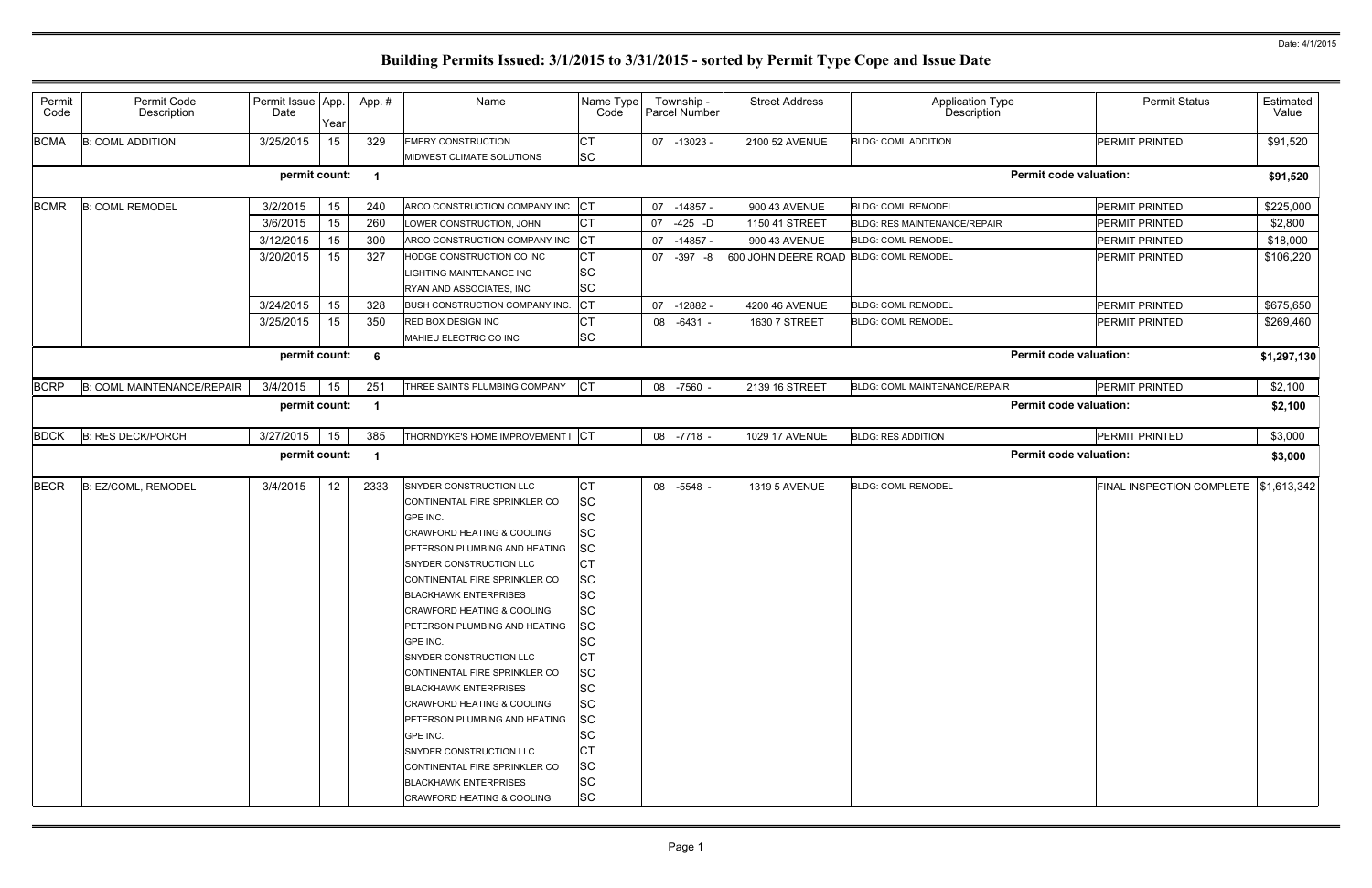| Permit<br>Code | Permit Code<br>Description | Permit Issue App.<br>Date | Year | App. # | Name                                                                                                                                                                                                                                                                                                                                                                                                                                                                                                                                                                                                                                                                                                                                                                                                                                                                                                                                                     | Name Type<br>Code                                                                                                                                                                                                                                                                                                                                                                                                            | Township -<br>Parcel Number | <b>Street Address</b> | Application Type<br>Description | <b>Permit Status</b>                    | Estimated<br>Value |
|----------------|----------------------------|---------------------------|------|--------|----------------------------------------------------------------------------------------------------------------------------------------------------------------------------------------------------------------------------------------------------------------------------------------------------------------------------------------------------------------------------------------------------------------------------------------------------------------------------------------------------------------------------------------------------------------------------------------------------------------------------------------------------------------------------------------------------------------------------------------------------------------------------------------------------------------------------------------------------------------------------------------------------------------------------------------------------------|------------------------------------------------------------------------------------------------------------------------------------------------------------------------------------------------------------------------------------------------------------------------------------------------------------------------------------------------------------------------------------------------------------------------------|-----------------------------|-----------------------|---------------------------------|-----------------------------------------|--------------------|
| <b>BECR</b>    | B: EZ/COML, REMODEL        | 3/11/2015                 | 12   | 2988   | PETERSON PLUMBING AND HEATING<br>GPE INC.<br>SNYDER CONSTRUCTION LLC<br>CONTINENTAL FIRE SPRINKLER CO<br><b>BLACKHAWK ENTERPRISES</b><br><b>CRAWFORD HEATING &amp; COOLING</b><br>PETERSON PLUMBING AND HEATING<br>GPE INC.<br>SNYDER CONSTRUCTION LLC<br>CONTINENTAL FIRE SPRINKLER CO<br><b>BLACKHAWK ENTERPRISES</b><br><b>CRAWFORD HEATING &amp; COOLING</b><br>PETERSON PLUMBING AND HEATING<br>GPE INC.<br>SNYDER CONSTRUCTION LLC<br>CONTINENTAL FIRE SPRINKLER CO<br><b>BLACKHAWK ENTERPRISES</b><br><b>CRAWFORD HEATING &amp; COOLING</b><br>PETERSON PLUMBING AND HEATING<br>GPE INC.<br>SNYDER CONSTRUCTION LLC<br>CONTINENTAL FIRE SPRINKLER CO<br><b>BLACKHAWK ENTERPRISES</b><br>PETERSON PLUMBING AND HEATING<br><b>CRAWFORD HEATING &amp; COOLING</b><br>GPE INC.<br>SNYDER CONSTRUCTION LLC<br>CONTINENTAL FIRE SPRINKLER CO<br><b>BLACKHAWK ENTERPRISES</b><br>CRAWFORD HEATING & COOLING<br>PETERSON PLUMBING AND HEATING<br>GPE INC. | <b>SC</b><br><b>SC</b><br><b>CT</b><br><b>SC</b><br><b>SC</b><br><b>SC</b><br><b>SC</b><br><b>SC</b><br><b>CT</b><br><b>SC</b><br><b>SC</b><br><b>SC</b><br><b>SC</b><br><b>SC</b><br><b>CT</b><br><b>SC</b><br><b>SC</b><br><b>SC</b><br><b>SC</b><br><b>SC</b><br><b>CT</b><br><b>SC</b><br><b>SC</b><br><b>SC</b><br><b>SC</b><br><b>SC</b><br><b>CT</b><br><b>SC</b><br><b>SC</b><br><b>SC</b><br><b>SC</b><br><b>SC</b> | 08 -5548 -                  | 1319 5 AVENUE         | <b>BLDG: COML REMODEL</b>       | FINAL INSPECTION COMPLETE   \$1,613,342 |                    |
|                |                            |                           |      |        | SNYDER CONSTRUCTION LLC<br>CONTINENTAL FIRE SPRINKLER CO<br><b>BLACKHAWK ENTERPRISES</b><br><b>CRAWFORD HEATING &amp; COOLING</b><br>PETERSON PLUMBING AND HEATING<br>GPE INC.<br>SNYDER CONSTRUCTION LLC<br>CONTINENTAL FIRE SPRINKLER CO<br><b>BLACKHAWK ENTERPRISES</b><br>CRAWFORD HEATING & COOLING<br>PETERSON PLUMBING AND HEATING                                                                                                                                                                                                                                                                                                                                                                                                                                                                                                                                                                                                                | <b>CT</b><br><b>SC</b><br><b>SC</b><br><b>SC</b><br><b>SC</b><br><b>SC</b><br><b>CT</b><br><b>SC</b><br><b>SC</b><br><b>SC</b><br><b>SC</b>                                                                                                                                                                                                                                                                                  |                             |                       |                                 |                                         |                    |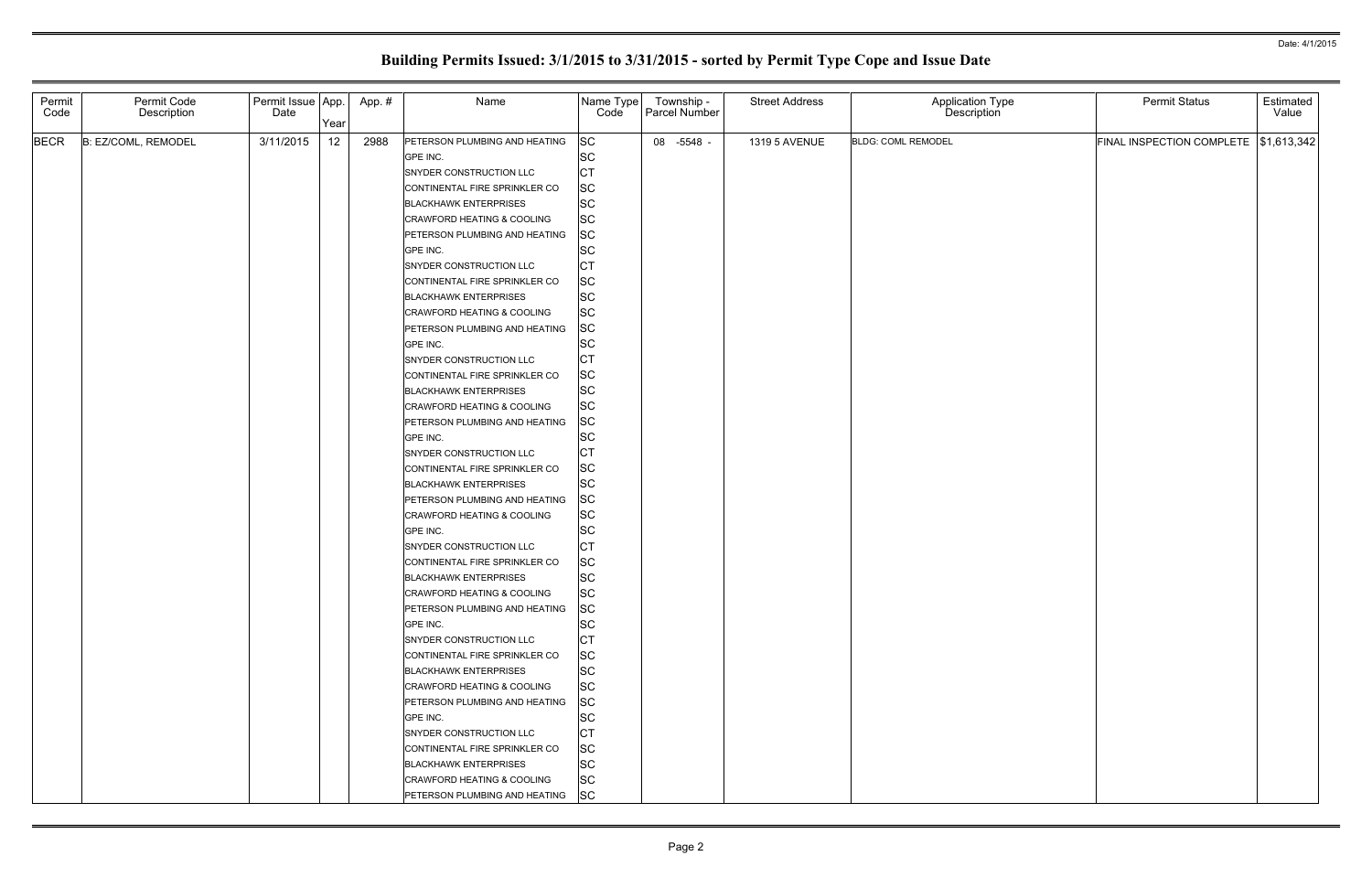| Permit<br>Code | Permit Code<br>Description | Permit Issue App.<br>Date | Year | App. # | Name                                                                                                                                                                                                                                                                                                                                                                                                                                                                                                                                                                                                                                                                        | Name Type<br>Code                                                                                                                                                                                                                                                                          | Township -<br>Parcel Number | <b>Street Address</b> | Application Type<br>Description | <b>Permit Status</b>                    | Estimated<br>Value |
|----------------|----------------------------|---------------------------|------|--------|-----------------------------------------------------------------------------------------------------------------------------------------------------------------------------------------------------------------------------------------------------------------------------------------------------------------------------------------------------------------------------------------------------------------------------------------------------------------------------------------------------------------------------------------------------------------------------------------------------------------------------------------------------------------------------|--------------------------------------------------------------------------------------------------------------------------------------------------------------------------------------------------------------------------------------------------------------------------------------------|-----------------------------|-----------------------|---------------------------------|-----------------------------------------|--------------------|
| <b>BECR</b>    | B: EZ/COML, REMODEL        | 3/11/2015                 | 12   | 2995   | GPE INC.<br>SNYDER CONSTRUCTION LLC<br>CONTINENTAL FIRE SPRINKLER CO<br><b>BLACKHAWK ENTERPRISES</b><br>CRAWFORD HEATING & COOLING<br>PETERSON PLUMBING AND HEATING<br>GPE INC.<br>SNYDER CONSTRUCTION LLC<br>CONTINENTAL FIRE SPRINKLER CO<br><b>BLACKHAWK ENTERPRISES</b><br>CRAWFORD HEATING & COOLING<br>PETERSON PLUMBING AND HEATING<br>GPE INC.<br>SNYDER CONSTRUCTION LLC<br>CONTINENTAL FIRE SPRINKLER CO<br><b>BLACKHAWK ENTERPRISES</b><br><b>CRAWFORD HEATING &amp; COOLING</b><br>PETERSON PLUMBING AND HEATING<br>GPE INC.<br>SNYDER CONSTRUCTION LLC<br>CONTINENTAL FIRE SPRINKLER CO                                                                        | <b>SC</b><br><b>CT</b><br><b>SC</b><br><b>SC</b><br><b>SC</b><br><b>SC</b><br><b>SC</b><br><b>CT</b><br><b>SC</b><br><b>SC</b><br><b>SC</b><br><b>SC</b><br><b>SC</b><br><b>CT</b><br><b>SC</b><br><b>SC</b><br><b>SC</b><br><b>SC</b><br><b>SC</b><br>Iст<br><b>SC</b>                    | 08 -5548 -                  | 1319 5 AVENUE         | <b>BLDG: COML REMODEL</b>       | FINAL INSPECTION COMPLETE   \$1,613,342 |                    |
|                |                            |                           |      |        | <b>BLACKHAWK ENTERPRISES</b><br><b>CRAWFORD HEATING &amp; COOLING</b><br>PETERSON PLUMBING AND HEATING<br>GPE INC.<br>SNYDER CONSTRUCTION LLC<br>CONTINENTAL FIRE SPRINKLER CO<br><b>BLACKHAWK ENTERPRISES</b><br><b>CRAWFORD HEATING &amp; COOLING</b><br>PETERSON PLUMBING AND HEATING<br>GPE INC.<br><b>SNYDER CONSTRUCTION LLC</b><br>CONTINENTAL FIRE SPRINKLER CO<br><b>BLACKHAWK ENTERPRISES</b><br>CRAWFORD HEATING & COOLING<br>PETERSON PLUMBING AND HEATING<br>GPE INC.<br><b>SNYDER CONSTRUCTION LLC</b><br>CONTINENTAL FIRE SPRINKLER CO<br><b>BLACKHAWK ENTERPRISES</b><br><b>CRAWFORD HEATING &amp; COOLING</b><br>PETERSON PLUMBING AND HEATING<br>GPE INC. | <b>SC</b><br><b>SC</b><br><b>SC</b><br><b>SC</b><br><b>CT</b><br><b>SC</b><br><b>SC</b><br><b>SC</b><br><b>SC</b><br><b>SC</b><br><b>CT</b><br><b>SC</b><br><b>SC</b><br><b>SC</b><br><b>SC</b><br><b>SC</b><br><b>CT</b><br><b>SC</b><br><b>SC</b><br><b>SC</b><br><b>SC</b><br><b>SC</b> |                             |                       |                                 |                                         |                    |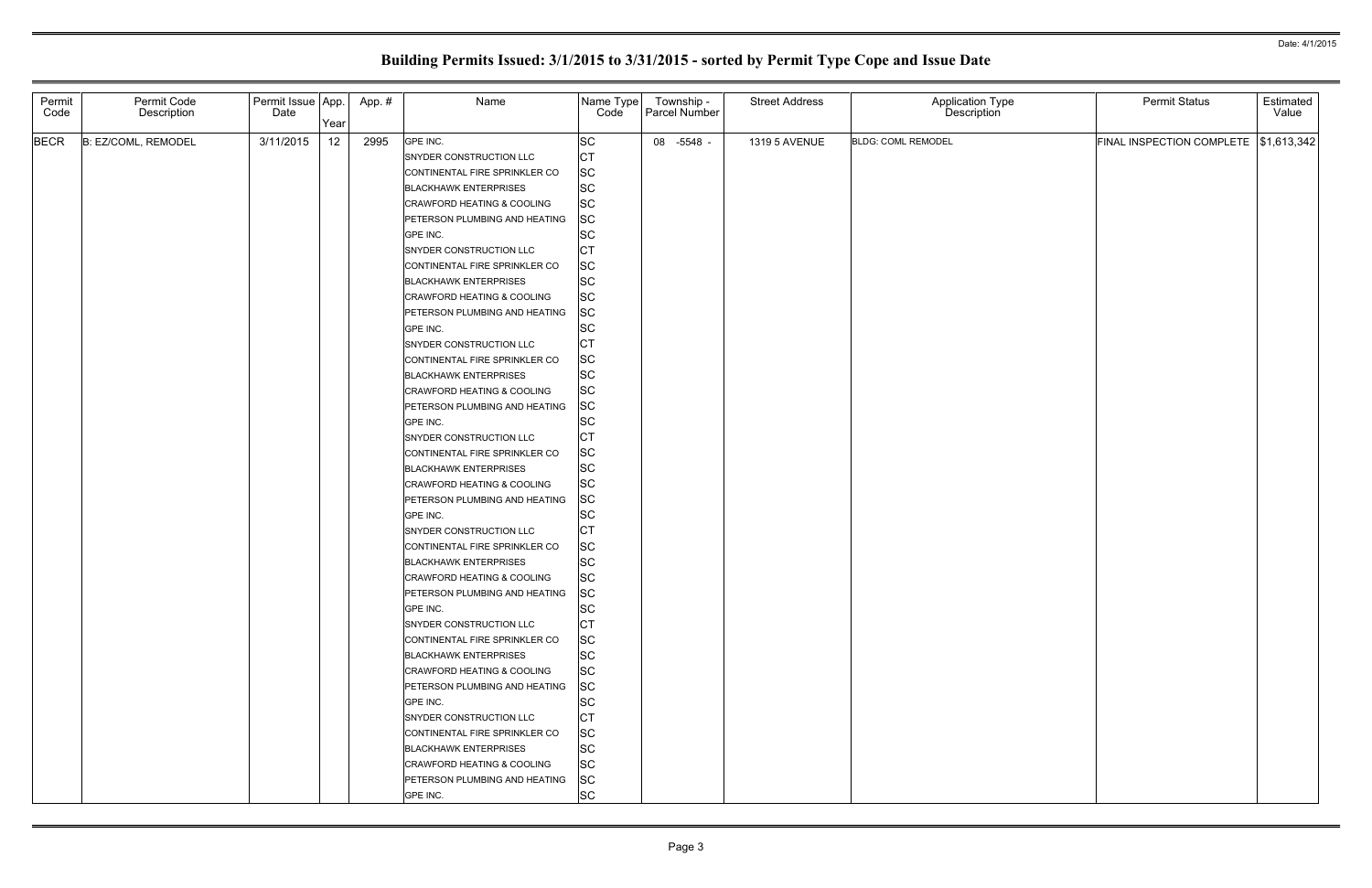| Permit<br>Code | Permit Code<br>Description | Permit Issue App.<br>Date | Year | App. # | Name                                                                                                                                                                                                                                                                                                                                                                                                                                                                                                                                                                                                                                                                                    | Name Type<br>Code                                                                                                                                                                                                                                                                    | Township -<br>Parcel Number | <b>Street Address</b> | Application Type<br>Description | <b>Permit Status</b>                    | Estimated<br>Value |
|----------------|----------------------------|---------------------------|------|--------|-----------------------------------------------------------------------------------------------------------------------------------------------------------------------------------------------------------------------------------------------------------------------------------------------------------------------------------------------------------------------------------------------------------------------------------------------------------------------------------------------------------------------------------------------------------------------------------------------------------------------------------------------------------------------------------------|--------------------------------------------------------------------------------------------------------------------------------------------------------------------------------------------------------------------------------------------------------------------------------------|-----------------------------|-----------------------|---------------------------------|-----------------------------------------|--------------------|
| <b>BECR</b>    | B: EZ/COML, REMODEL        | 3/11/2015                 | 12   | 3003   | SNYDER CONSTRUCTION LLC<br>CONTINENTAL FIRE SPRINKLER CO<br><b>BLACKHAWK ENTERPRISES</b><br><b>CRAWFORD HEATING &amp; COOLING</b><br>PETERSON PLUMBING AND HEATING<br>GPE INC.<br>SNYDER CONSTRUCTION LLC<br>CONTINENTAL FIRE SPRINKLER CO<br><b>BLACKHAWK ENTERPRISES</b><br><b>CRAWFORD HEATING &amp; COOLING</b><br>PETERSON PLUMBING AND HEATING<br>GPE INC.<br>SNYDER CONSTRUCTION LLC<br>CONTINENTAL FIRE SPRINKLER CO<br><b>BLACKHAWK ENTERPRISES</b><br><b>CRAWFORD HEATING &amp; COOLING</b><br>PETERSON PLUMBING AND HEATING<br>GPE INC.<br>SNYDER CONSTRUCTION LLC<br>CONTINENTAL FIRE SPRINKLER CO<br><b>BLACKHAWK ENTERPRISES</b><br><b>CRAWFORD HEATING &amp; COOLING</b> | <b>CT</b><br><b>SC</b><br><b>SC</b><br><b>SC</b><br><b>SC</b><br><b>SC</b><br><b>CT</b><br><b>SC</b><br><b>SC</b><br><b>SC</b><br><b>SC</b><br><b>SC</b><br>IСТ<br><b>SC</b><br><b>SC</b><br><b>SC</b><br><b>SC</b><br><b>SC</b><br><b>CT</b><br><b>SC</b><br><b>SC</b><br><b>SC</b> | 08 -5548 -                  | 1319 5 AVENUE         | <b>BLDG: COML REMODEL</b>       | FINAL INSPECTION COMPLETE   \$1,613,342 |                    |
|                |                            |                           |      |        | PETERSON PLUMBING AND HEATING<br>GPE INC.<br>SNYDER CONSTRUCTION LLC<br>CONTINENTAL FIRE SPRINKLER CO<br><b>BLACKHAWK ENTERPRISES</b><br><b>CRAWFORD HEATING &amp; COOLING</b><br>PETERSON PLUMBING AND HEATING<br>GPE INC.<br><b>SNYDER CONSTRUCTION LLC</b><br>CONTINENTAL FIRE SPRINKLER CO<br><b>BLACKHAWK ENTERPRISES</b><br>CRAWFORD HEATING & COOLING<br>PETERSON PLUMBING AND HEATING<br>GPE INC.<br>SNYDER CONSTRUCTION LLC<br>CONTINENTAL FIRE SPRINKLER CO<br><b>BLACKHAWK ENTERPRISES</b><br>CRAWFORD HEATING & COOLING<br>PETERSON PLUMBING AND HEATING<br>GPE INC.<br>SNYDER CONSTRUCTION LLC                                                                             | <b>SC</b><br><b>SC</b><br><b>CT</b><br><b>SC</b><br><b>SC</b><br><b>SC</b><br><b>SC</b><br><b>SC</b><br><b>CT</b><br><b>SC</b><br><b>SC</b><br><b>SC</b><br><b>SC</b><br><b>SC</b><br><b>CT</b><br><b>SC</b><br><b>SC</b><br><b>SC</b><br><b>SC</b><br><b>SC</b><br><b>CT</b>        |                             |                       |                                 |                                         |                    |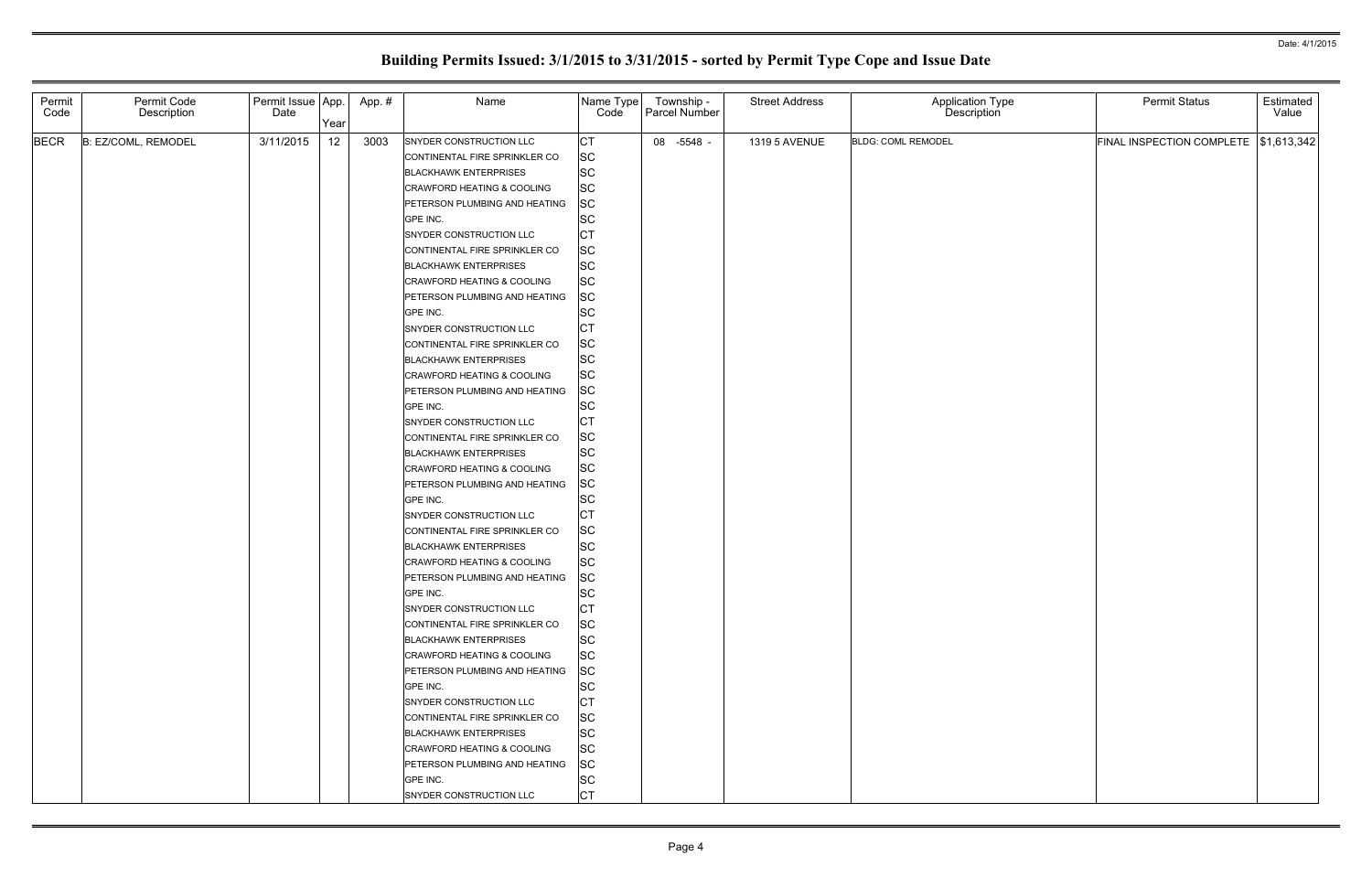| Permit<br>Code | Permit Code<br>Description       | Permit Issue App.<br>Date | Year | App.#          | Name                                                                                                                                                                                                                                                                                                                       | Name Type<br>Code                                                                                                                           | Township -<br>Parcel Number | <b>Street Address</b> | <b>Application Type</b><br>Description | <b>Permit Status</b>             | Estimated<br>Value |
|----------------|----------------------------------|---------------------------|------|----------------|----------------------------------------------------------------------------------------------------------------------------------------------------------------------------------------------------------------------------------------------------------------------------------------------------------------------------|---------------------------------------------------------------------------------------------------------------------------------------------|-----------------------------|-----------------------|----------------------------------------|----------------------------------|--------------------|
| <b>BECR</b>    | : EZ/COML, REMODEL               | 3/11/2015                 | 12   | 3010           | CONTINENTAL FIRE SPRINKLER CO<br><b>BLACKHAWK ENTERPRISES</b><br><b>CRAWFORD HEATING &amp; COOLING</b><br>PETERSON PLUMBING AND HEATING<br>GPE INC.<br>SNYDER CONSTRUCTION LLC<br>CONTINENTAL FIRE SPRINKLER CO<br><b>BLACKHAWK ENTERPRISES</b><br>CRAWFORD HEATING & COOLING<br>PETERSON PLUMBING AND HEATING<br>GPE INC. | <b>SC</b><br><b>SC</b><br><b>SC</b><br><b>SC</b><br><b>SC</b><br><b>CT</b><br><b>SC</b><br><b>SC</b><br><b>SC</b><br><b>SC</b><br><b>SC</b> | 08 -5548 -                  | <b>1319 5 AVENUE</b>  | <b>BLDG: COML REMODEL</b>              | <b>FINAL INSPECTION COMPLETE</b> | \$1,613,342        |
|                |                                  | permit count:             |      | $\blacksquare$ |                                                                                                                                                                                                                                                                                                                            |                                                                                                                                             |                             |                       | <b>Permit code valuation:</b>          |                                  | \$1,613,342        |
| <b>BIGP</b>    | <b>B: RES POOL, ABOVEGROUND</b>  | 3/31/2015                 | 15   | 407            | PROPERTY OWNER                                                                                                                                                                                                                                                                                                             | <b>CT</b>                                                                                                                                   | 07 -171 -9                  | 1506 35 AVENUE        | <b>BLDG: SWIMMING POOL</b>             | PERMIT PRINTED                   | \$3,400            |
|                |                                  | permit count:             |      | - 1            |                                                                                                                                                                                                                                                                                                                            |                                                                                                                                             |                             |                       | <b>Permit code valuation:</b>          |                                  | \$3,400            |
| <b>BMAR</b>    | <b>B: RES MAINTENANCE/REPAIR</b> | 3/6/2015                  | 15   | 265            | GREEN VALLEY CONSTRUCTION INC.                                                                                                                                                                                                                                                                                             | <b>CT</b>                                                                                                                                   | 08 -8770                    | 1127 33 STREET COURT  | <b>BLDG: RES MAINTENANCE/REPAIR</b>    | <b>PERMIT PRINTED</b>            | \$4,000            |
|                |                                  | 3/11/2015                 | 15   | 287            | BENNETT CONSTRUCTION, M J                                                                                                                                                                                                                                                                                                  | <b>CT</b>                                                                                                                                   | 07<br>$-12688$              | 3513 34 STREET        | <b>BLDG: RES MAINTENANCE/REPAIR</b>    | <b>PERMIT PRINTED</b>            | \$1,220            |
|                |                                  | 3/11/2015                 | 15   | 285            | <b>JKD INVESTMENTS</b>                                                                                                                                                                                                                                                                                                     | <b>CT</b>                                                                                                                                   | 08<br>-6650                 | 2958 11 AVENUE B      | <b>BLDG: RES MAINTENANCE/REPAIR</b>    | <b>PERMIT PRINTED</b>            | \$14,500           |
|                |                                  | 3/12/2015                 | 15   | 297            | LARSEN KLAUER BUILDERS LTD                                                                                                                                                                                                                                                                                                 | <b>CT</b>                                                                                                                                   | 07<br>$-10313$              | 3414 51 STREET        | <b>BLDG: RES MAINTENANCE/REPAIR</b>    | <b>PERMIT PRINTED</b>            | \$7,000            |
|                |                                  | 3/12/2015                 | 15   | 298            | ALL MAJOR RESTORATIONS LLC                                                                                                                                                                                                                                                                                                 | <b>CT</b>                                                                                                                                   | 08<br>$-3661$               | 1641 13 AVENUE        | <b>BLDG: RES MAINTENANCE/REPAIR</b>    | <b>PERMIT PRINTED</b>            | \$800              |
|                |                                  | 3/16/2015                 | 15   | 322            | <b>EAST GATE INDUSTRIES</b>                                                                                                                                                                                                                                                                                                | <b>CT</b>                                                                                                                                   | 07<br>-2189                 | 2519 29 STREET        | <b>BLDG: RES MAINTENANCE/REPAIR</b>    | <b>FINAL INSPECTION COMPLETE</b> | \$4,000            |
|                |                                  | 3/23/2015                 | 15   | 354            | PROPERTY OWNER                                                                                                                                                                                                                                                                                                             | <b>CT</b>                                                                                                                                   | $-4163 -$<br>08             | 2105 7 STREET         | <b>BLDG: RES MAINTENANCE/REPAIR</b>    | <b>PERMIT PRINTED</b>            | \$3,100            |
|                |                                  | 3/23/2015                 | 15   | 355            | SUMMY CONTRACTING CORP, JW                                                                                                                                                                                                                                                                                                 | Iст                                                                                                                                         | 08<br>-5766                 | <b>1307 7 AVENUE</b>  | <b>BLDG: RES MAINTENANCE/REPAIR</b>    | <b>PERMIT PRINTED</b>            | \$5,000            |
|                |                                  | 3/25/2015                 | 15   | 370            | ARCOS CONSTRUCTION<br>PIKUZA ELECTRIC INC                                                                                                                                                                                                                                                                                  | СT<br><b>SC</b>                                                                                                                             | 07 -575 -                   | 1841 36 STREET        | <b>BLDG: RES MAINTENANCE/REPAIR</b>    | <b>PERMIT PRINTED</b>            | \$500              |
|                |                                  | 3/31/2015                 | 15   | 410            | PROPERTY OWNER                                                                                                                                                                                                                                                                                                             | <b>CT</b>                                                                                                                                   | 07 -10603 -                 | 4404 51 STREET        | BLDG: RES MAINTENANCE/REPAIR           | <b>PERMIT PRINTED</b>            | \$990              |
|                |                                  | permit count:             |      | 10             |                                                                                                                                                                                                                                                                                                                            |                                                                                                                                             |                             |                       | <b>Permit code valuation:</b>          |                                  | \$41,110           |
| <b>BR34</b>    | B: RES 3-4 FAMILY                | 3/4/2015                  | 14   | 1845           | <b>B.M. BAGBY INC</b><br><b>HANSSEN ELECTRIC</b><br><b>HANSSEN ELECTRIC</b><br><b>BAGBY PLUMBING SERVICE</b><br><b>BRADY COMPANY, JL</b>                                                                                                                                                                                   | СT<br><b>SC</b><br><b>SC</b><br><b>SC</b><br><b>SC</b>                                                                                      | 07 -11303 -7                | 4343 26 AVENUE        | BLDG:RES/NEW, 3-4 FAMILY DWELLING      | <b>FINAL INSPECTION COMPLETE</b> | \$305,000          |
|                |                                  | 3/4/2015                  | 14   | 1846           | <b>B.M. BAGBY INC</b><br><b>HANSSEN ELECTRIC</b><br><b>BAGBY PLUMBING SERVICE</b><br><b>BRADY COMPANY, JL</b>                                                                                                                                                                                                              | <b>CT</b><br><b>SC</b><br><b>SC</b><br><b>SC</b>                                                                                            | 07 -11303 -7                | 4345 26 AVENUE        | BLDG:RES/NEW, 3-4 FAMILY DWELLING      | <b>FINAL INSPECTION COMPLETE</b> | \$305,000          |
|                |                                  | 3/4/2015                  | 14   | 1847           | <b>B.M. BAGBY INC</b><br><b>HANSSEN ELECTRIC</b><br><b>BAGBY PLUMBING SERVICE</b><br>BRADY COMPANY, J L                                                                                                                                                                                                                    | <b>CT</b><br><b>SC</b><br><b>SC</b><br><b>SC</b>                                                                                            | 07 -11303 -7                | 4347 26 AVENUE        | BLDG:RES/NEW, 3-4 FAMILY DWELLING      | <b>FINAL INSPECTION COMPLETE</b> | \$305,000          |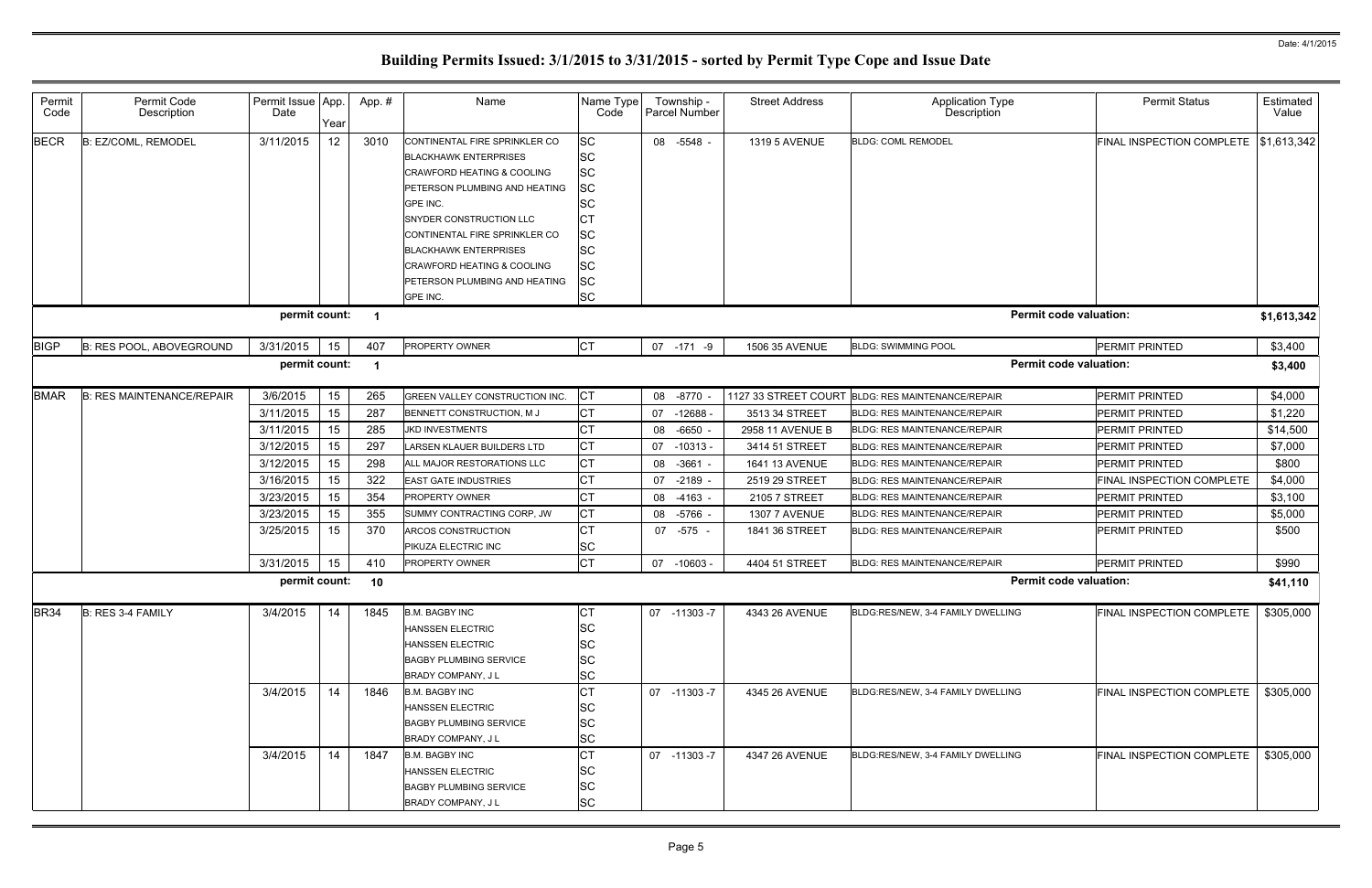| Permit<br>Code | Permit Code<br>Description | Permit Issue App.<br>Date | Year | App.# | Name                                  | Name Type<br>Code     | Township -<br><b>Parcel Number</b> | <b>Street Address</b>                 | <b>Application Type</b><br>Description | <b>Permit Status</b>      | Estimated<br>Value |
|----------------|----------------------------|---------------------------|------|-------|---------------------------------------|-----------------------|------------------------------------|---------------------------------------|----------------------------------------|---------------------------|--------------------|
|                |                            | permit count:             |      | -3    |                                       |                       |                                    |                                       | <b>Permit code valuation:</b>          |                           | \$915,000          |
| <b>BRML</b>    | <b>B: RES REMODEL</b>      | 3/6/2015                  | 15   | 259   | LOWER CONSTRUCTION, JOHN              | <b>CT</b>             | 07 -415 -C                         | 4251 11 AVENUE                        | <b>BLDG: RES MAINTENANCE/REPAIR</b>    | <b>PERMIT PRINTED</b>     | \$0                |
|                |                            | 3/25/2015                 | 15   | 375   | <b>B &amp; W HOME IMPROVEMENT CO</b>  | <b>CT</b>             | $-10630$<br>07                     | 4805 49 AVENUE                        | <b>BLDG: RES REMODEL</b>               | <b>PERMIT PRINTED</b>     | \$33,819           |
|                |                            | 3/27/2015                 | 15   | 382   | MOSLEY CONSTRUCTION, BRENT            | СT                    | 07 -14933                          | 1204 53 STREET DRIVE                  | <b>BLDG: RES REMODEL</b>               | <b>PERMIT PRINTED</b>     | \$100,000          |
|                |                            |                           |      |       | ROPP PLUMBING INC                     | SC                    |                                    |                                       |                                        |                           |                    |
|                |                            | 3/31/2015                 | 15   | 408   | WEIMER BUILDING & REMODELING          | СT                    | 08 -1000                           | 622 RAILROAD AVENUE BLDG: RES REMODEL |                                        | <b>PERMIT PRINTED</b>     | \$13,500           |
|                |                            | permit count:             |      | -4    |                                       |                       |                                    |                                       | <b>Permit code valuation:</b>          |                           | \$147,319          |
| <b>BRRF</b>    | <b>B: RES ROOFING</b>      | 3/6/2015                  | 15   | 263   | GREEN VALLEY CONSTRUCTION INC.        | СT                    | 07 -10359 -                        | 3519 37 STREET                        | <b>BLDG: RES MAINTENANCE/REPAIR</b>    | <b>PERMIT PRINTED</b>     | \$8,900            |
|                |                            | 3/6/2015                  | 15   | 264   | <b>GREEN VALLEY CONSTRUCTION INC.</b> | СT                    | -477 -A<br>08                      | <b>4717 8 AVENUE</b>                  | <b>BLDG: RES MAINTENANCE/REPAIR</b>    | <b>PERMIT PRINTED</b>     | \$6,000            |
|                |                            | 3/9/2015                  | 15   | 271   | ACKERLAND CONSTRUCTION, JOSHUA CT     |                       | $-10388$<br>07                     | 3556 13 STREET                        | <b>BLDG: RES MAINTENANCE/REPAIR</b>    | <b>PERMIT PRINTED</b>     | \$6,090            |
|                |                            | 3/9/2015                  | 15   | 273   | DANIEL L HANELL CONST. INC            | СT                    | $-876$ $-B$<br>07                  | 4414 27 AVENUE DRIVE                  | <b>BLDG: RES MAINTENANCE/REPAIR</b>    | <b>PERMIT PRINTED</b>     | \$5,130            |
|                |                            | 3/9/2015                  | 15   | 274   | FOLEY CONTRACTING LLC                 | CТ                    | 08<br>$-1323$                      | <b>1019 6 AVENUE</b>                  | <b>BLDG: RES MAINTENANCE/REPAIR</b>    | <b>PERMIT PRINTED</b>     | \$7,900            |
|                |                            | 3/9/2015                  | 15   | 272   | DANIEL L HANELL CONST. INC            | СT                    | $-2705$<br>08                      | 414 51 STREET                         | <b>BLDG: RES MAINTENANCE/REPAIR</b>    | <b>PERMIT PRINTED</b>     | \$4,680            |
|                |                            | 3/11/2015                 | 15   | 279   | <b>CREW ROOFING</b>                   |                       | 07 -11865                          | 3613 32 AVENUE                        | <b>BLDG: RES MAINTENANCE/REPAIR</b>    | FINAL INSPECTION COMPLETE | \$7,000            |
|                |                            | 3/11/2015                 | 15   | 286   | MIDWEST COMPLETE CONSTRUCTION         | <b>CT</b>             | $-5735$<br>07                      | 1853 24 AVENUE COURT                  | BLDG: RES MAINTENANCE/REPAIR           | <b>PERMIT PRINTED</b>     | \$8,400            |
|                |                            | 3/11/2015                 | 15   | 288   | PROPERTY OWNER                        | СT                    | 08 -144                            | <b>1822 15 AVENUE</b>                 | <b>BLDG: RES MAINTENANCE/REPAIR</b>    | <b>PERMIT PRINTED</b>     | \$2,100            |
|                |                            | 3/11/2015                 | 15   | 281   | <b>HYPERION CONSTRUCTION</b>          | CТ                    | 08 - 6744 -                        | <b>1814 24 AVENUE</b>                 | <b>BLDG: RES MAINTENANCE/REPAIR</b>    | <b>PERMIT PRINTED</b>     | \$22,500           |
|                |                            |                           |      |       | DURHAM CONSTRUCTION                   | SC                    |                                    |                                       |                                        |                           |                    |
|                |                            | 3/11/2015                 | 15   | 278   | FIVE STAR COMMERCIAL ROOFING S        | СT                    | $12 - 4$<br>-F.                    | 6910 27 STREET                        | <b>BLDG: RES MAINTENANCE/REPAIR</b>    | <b>PERMIT PRINTED</b>     | \$68,000           |
|                |                            | 3/12/2015                 | 15   | 301   | PROPERTY OWNER                        | 31                    | 07 -11080 -                        | 1306 53 STREET                        | <b>BLDG: RES MAINTENANCE/REPAIR</b>    | FINAL INSPECTION COMPLETE | \$950              |
|                |                            | 3/16/2015                 | 15   | 321   | SEDLOCK INC                           | СT                    | $-9842 -$<br>07                    | 3727 16 STREET                        | <b>BLDG: RES MAINTENANCE/REPAIR</b>    | <b>PERMIT PRINTED</b>     | \$4,000            |
|                |                            | 3/16/2015                 | 15   | 324   | PROPERTY OWNER                        | СT                    | -4830<br>08                        | <b>1222 11 AVENUE</b>                 | <b>BLDG: RES MAINTENANCE/REPAIR</b>    | FINAL INSPECTION COMPLETE | \$2,640            |
|                |                            | 3/16/2015                 | 15   | 316   | RIVER CITIES ROOFING & MORE           | СT                    | 08<br>$-8890$                      | 1177 33 STREET                        | <b>BLDG: RES MAINTENANCE/REPAIR</b>    | <b>PERMIT PRINTED</b>     | \$3,800            |
|                |                            | 3/17/2015                 | 15   | 325   | SUMMY CONTRACTING CORP, JW            | СT                    | -4590<br>08                        | 427 42 STREET                         | <b>BLDG: RES MAINTENANCE/REPAIR</b>    | <b>PERMIT PRINTED</b>     | \$7,850            |
|                |                            | 3/23/2015                 | 15   | 353   | QC GENERAL, INC                       | CТ                    | $-696$<br>07                       | 5113 11 AVENUE A                      | <b>BLDG: RES MAINTENANCE/REPAIR</b>    | FINAL INSPECTION COMPLETE | \$900              |
|                |                            | 3/23/2015                 | 15   | 351   | QC GENERAL, INC                       | $\sim$ T $\sim$<br>◡∣ | 08<br>-3950 -                      | 1619 18 STREET C                      | BLDG: RES MAINTENANCE/REPAIR           | PERMIT PRINTED            | \$7,900            |
|                |                            | 3/23/2015                 | 15   | 352   | QC GENERAL, INC                       | СT                    | 08 -5718 -9                        | <b>1403 27 AVENUE</b>                 | <b>BLDG: RES MAINTENANCE/REPAIR</b>    | <b>PERMIT PRINTED</b>     | \$3,900            |
|                |                            | 3/24/2015                 | 15   | 368   | FANTH-CURRY HOME IMPRV CO             | CТ                    | 07 -705 -                          | 1117 53 STREET                        | <b>BLDG: RES MAINTENANCE/REPAIR</b>    | <b>PERMIT PRINTED</b>     | \$4,260            |
|                |                            | 3/24/2015                 | 15   | 369   | FANTH-CURRY HOME IMPRV CO             | СT                    | 07 -7676 -                         | 2414 23 AVENUE B                      | <b>BLDG: RES MAINTENANCE/REPAIR</b>    | <b>PERMIT PRINTED</b>     | \$5,770            |
|                |                            | 3/24/2015                 | 15   | 365   | FANTH-CURRY HOME IMPRV CO             | СТ                    | 08 -4137 -26                       | 2626 8 STREET                         | <b>BLDG: RES MAINTENANCE/REPAIR</b>    | <b>PERMIT PRINTED</b>     | \$5,570            |
|                |                            | 3/25/2015                 | 15   | 374   | <b>B &amp; W HOME IMPROVEMENT CO</b>  | СT                    | $07 - 12179 -$                     | 7611 36 AVENUE                        | <b>BLDG: RES MAINTENANCE/REPAIR</b>    | <b>PERMIT PRINTED</b>     | \$2,430            |
|                |                            | 3/25/2015                 | 15   | 373   | PROPERTY OWNER                        | CТ                    | 08 -6570 -                         | 1720 13 STREET                        | <b>BLDG: RES MAINTENANCE/REPAIR</b>    | <b>PERMIT PRINTED</b>     | \$1,440            |
|                |                            | 3/27/2015                 | 15   | 388   | ADVANCED CONST & IMPROVEMENT          | CТ                    | 08 -7563 -C                        | 1400 26 AVENUE                        | BLDG: RES MAINTENANCE/REPAIR           | <b>PERMIT PRINTED</b>     | \$8,000            |
|                |                            | 3/30/2015                 | 15   | 398   | BECKWITH COML ROOFING INC             | СT                    | -5559 -<br>08                      | <b>1201 5 AVENUE</b>                  | <b>BLDG: RES MAINTENANCE/REPAIR</b>    | <b>PERMIT PRINTED</b>     | \$11,376           |
|                |                            | 3/31/2015                 | 15   | 402   | 33 CARPENTERS CONSTRUCTION INC        | <b>CT</b>             | 08 -4750 -                         | 1322 14 STREET                        | <b>BLDG: RES MAINTENANCE/REPAIR</b>    | <b>PERMIT PRINTED</b>     | \$11,000           |
|                |                            | permit count:             |      | 27    |                                       |                       |                                    |                                       | <b>Permit code valuation:</b>          |                           | \$228,486          |
| <b>BRSA</b>    | <b>B: RES ADDITION</b>     | 3/31/2015                 | 15   | 403   | ALL MAJOR RESTORATIONS LLC            | <b>CT</b>             | 08 -3165 -                         | <b>1857 4 STREET</b>                  | <b>BLDG: RES ADDITION</b>              | PERMIT PRINTED            | \$7,500            |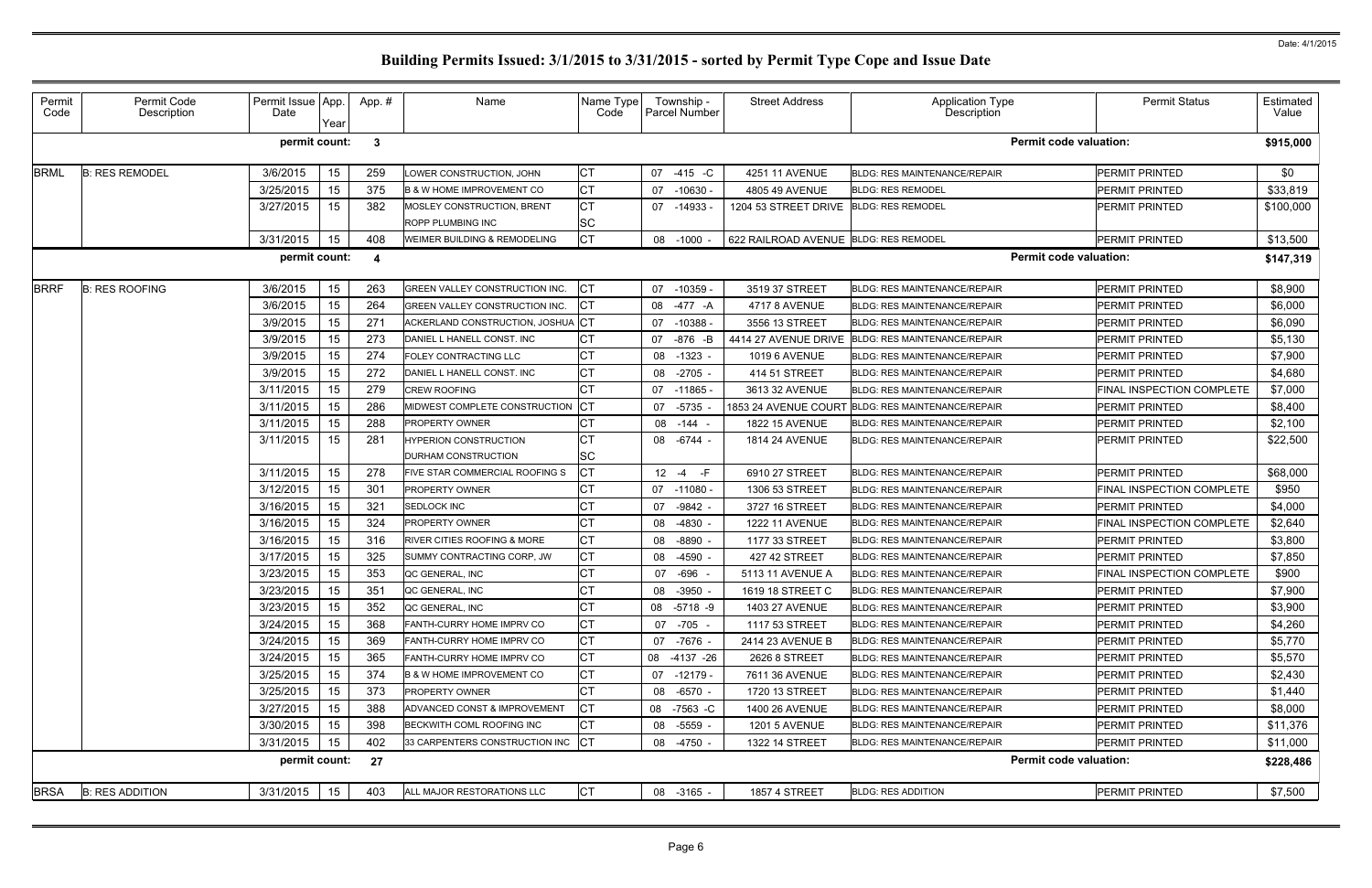| e                             | <b>Permit Status</b>             | Estimated<br>Value |
|-------------------------------|----------------------------------|--------------------|
| <b>Permit code valuation:</b> |                                  | \$7,500            |
|                               | PERMIT PRINTED                   | \$4,200            |
|                               | PERMIT PRINTED                   | \$19,900           |
|                               | PERMIT PRINTED                   | \$8,400            |
|                               | PERMIT PRINTED                   | \$1,250            |
|                               | PERMIT PRINTED                   | \$2,500            |
|                               | PERMIT PRINTED                   | \$1,575            |
|                               | PERMIT PRINTED                   | \$6,500            |
|                               | PERMIT PRINTED                   | \$8,160            |
|                               | PERMIT PRINTED                   | \$7,020            |
|                               | PERMIT PRINTED                   | \$6,930            |
|                               | PERMIT PRINTED                   | \$12,810           |
|                               | PERMIT PRINTED                   | \$6,500            |
|                               | PERMIT PRINTED                   | \$7,500            |
|                               | PERMIT PRINTED                   | \$3,275            |
| <b>Permit code valuation:</b> |                                  | \$96,520           |
| <b>TACHED</b>                 | PERMIT PRINTED                   | \$232,270          |
| <b>Permit code valuation:</b> |                                  | \$232,270          |
|                               | PERMIT PRINTED                   | \$2,688            |
| <b>Permit code valuation:</b> |                                  | \$2,688            |
| <b>UCTURES</b>                | PERMIT PRINTED                   | \$700              |
| <b>Permit code valuation:</b> |                                  | \$700              |
|                               | PERMIT PRINTED                   | \$1,600            |
| <b>TACHED</b>                 | PERMIT PRINTED                   | \$232,270          |
|                               | <b>PERMIT PRINTED</b>            | \$91,520           |
| <b>Permit code valuation:</b> |                                  | \$325,390          |
|                               | PERMIT PRINTED                   | \$0                |
|                               | <b>FINAL INSPECTION COMPLETE</b> | \$0                |
|                               | FINAL INSPECTION COMPLETE        | \$26,000           |
|                               |                                  |                    |

### Permit Code Permit Code Description Permit Issue Date App. Year App. # | Name Name Name Type Code Township - Parcel Number Street Address | Application Type Description BRSD B: RES SIDING 3/4/2015 15 252 J.K.D. INVESTMENTS CT 08 -6834 - 2310 15 STREET BLDG: RES MAINTENANCE/REPAIR PERMIT PRINTED \$4,200 3/6/2015 15 262 GREEN VALLEY CONSTRUCTION INC. CT | 08 -3948 - 1133 13 AVENUE BLDG: RES MAINTENANCE/REPAIR 3/11/2015 | 15 | 286 MIDWEST COMPLETE CONSTRUCTION CT | 07 -5735 - 1853 24 AVENUE COURT BLDG: RES MAINTENANCE/REPAIR 3/11/2015 | 15 | 283 PROPERTY OWNER CT | 07 -786 - | 5212 11 AVENUE B | BLDG: RES MAINTENANCE/REPAIR 3/11/2015 15 289 ALL MAJOR RESTORATIONS LLC CT 108 -3661 - 1641 13 AVENUE BLDG: RES MAINTENANCE/REPAIR 3/12/2015 | 15 | 299 PROPERTY OWNER CT | 08 -219 - | 112 16 AVENUE |BLDG: RES MAINTENANCE/REPAIR 3/16/2015 | 15 | 323 MAINTENANCE AND MECHANICALS LL CT | 08 -2979 - | 2303 6 AVENUE | BLDG: RES MAINTENANCE/REPAIR  $3/18/2015$  |  $15$  |  $334$  |IOSSI SIDING AND WINDOWS | CT | 07 -7684 - | 2367 24 STREET |BLDG: RES MAINTENANCE/REPAIR 3/24/2015 | 15 | 367 FANTH-CURRY HOME IMPRV CO CT | 07 -11560 - | 1122 54 STREET A BLDG: RES MAINTENANCE/REPAIR  $3/24/2015$  |  $15$  |  $366$  FANTH-CURRY HOME IMPRV CO  $\overline{CT}$  | 07 -6548 - | 3717 13 AVENUE |BLDG: RES MAINTENANCE/REPAIR 3/24/2015 | 15 | 364 FANTH-CURRY HOME IMPRV CO CT | 07 -8527 - 1621 40 STREET COURT BLDG: RES MAINTENANCE/REPAIR 3/25/2015 | 15 | 372 ALL MAJOR RESTORATIONS LLC CT | 08 -911 - | 165 6 AVENUE | BLDG: RES MAINTENANCE/REPAIR 3/31/2015 15 403 ALL MAJOR RESTORATIONS LLC CT 108 -3165 - 1857 4 STREET BLDG: RES ADDITION 3/31/2015 | 15 | 406 PROPERTY OWNER CT | 08 -3404 -20 | 404 22 AVENUE | BLDG: RES MAINTENANCE/REPAIR BSFH B: RES SINGLE FAMILY 3/23/2015 15 303 DEFINITIVE BUILDERS INC CT 07 -14812 - 7322 35 AVENUE BLDG:RES/NEW, SINGLE FAMILY DETACHED PERMIT PRINTED \$232,270 PETERSON PLUMBING AND HEATING SC QUINN ELECTRIC SC BSTG B: STORAGE BLDG 3/31/2015 | 15 | 404 PROPERTY OWNER CT | 08 -5093 - 745 25 AVENUE COURT BLDG: STORAGE SHED BW B: WRECK MISC STRUCTURE | 3/16/2015 | 15 | 305 REANS PROPERTY MANAGEMENT LLC CT | 08 -8059 - | 1445 11 STREET A WRECK: ALL OTHER BUILDINGS/STRI DRN1 ENG: CLASS 1 DRAINAGE | 3/13/2015 | 15 | 304 MILLER CLASSIC CARPET CARE | CT | 08 -1125 - | 1620 19 AVENUE |WRECK: GARAGE/CARPORT | PERMIT PRINTED | \$1,600 3/23/2015 | 15 | 303 DEFINITIVE BUILDERS INC CT | 07 -14812 - 7322 35 AVENUE BLDG:RES/NEW, SINGLE FAMILY DET PETERSON PLUMBING AND HEATING SC QUINN ELECTRIC SC 3/25/2015 | 15 | 329 EMERY CONSTRUCTION | CT | 07 -13023 - | 2100 52 AVENUE |BLDG: COML ADDITION | PERMIT PRINTED | \$91,520 MIDWEST CLIMATE SOLUTIONS SC EC E: COML ELECTRICAL 3/2/2015 15 239 BLACKHAWK ENTERPRISES CT 07 -1243 - 3228 23 AVENUE ELEC: WIRING, MISC PERMIT PRINTED \$0 3/2/2015 15 241 KOEHLER ELECTRIC INC, J W CT 07 -12699 - 1250 41 STREET ELEC: WIRING, MISC 3/2/2015 15 180 NEW COVENANT CONSTRUCTION INC CT 107 -2436 -3 4319 23 AVENUE BLDG: COML REMODEL LOVE ELECTRIC OF THE QUAD CITI $\left| \text{SC} \right|$ **permit count: 1 Permit code valuation: \$7,500 permit count: 14 Permit code valuation: \$96,520 permit count: 1 Permit code valuation: \$232,270 permit count: 1 Permit code valuation: \$2,688 permit count: 1 Permit code valuation: \$700 permit count: 3 Permit code valuation: \$325,390**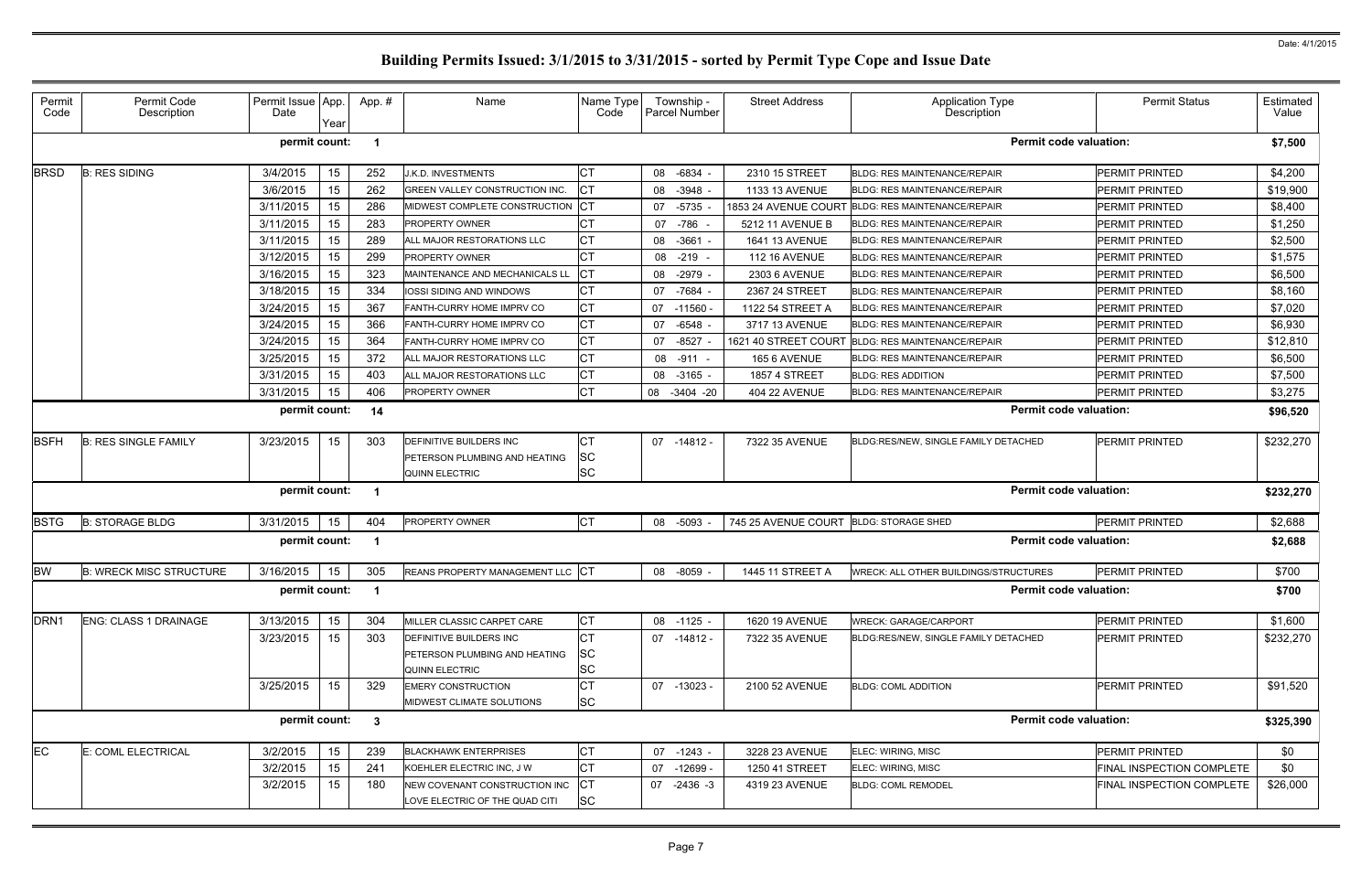| Permit<br>Code | Permit Code<br>Description | Permit Issue App.<br>Date | Year | App.# | Name                                                                                                                     | Name Type<br>Code                   | Township -<br><b>Parcel Number</b> | <b>Street Address</b>                  | Application Type<br>Description        | <b>Permit Status</b>      | Estimated<br>Value |
|----------------|----------------------------|---------------------------|------|-------|--------------------------------------------------------------------------------------------------------------------------|-------------------------------------|------------------------------------|----------------------------------------|----------------------------------------|---------------------------|--------------------|
| EC.            | E: COML ELECTRICAL         | 3/2/2015                  | 15   | 242   | KOEHLER ELECTRIC INC, J W                                                                                                | <b>CT</b>                           | 08 -5565                           | 419 13 STREET                          | ELEC: WIRING, MISC                     | <b>PERMIT PRINTED</b>     | \$0                |
|                |                            | 3/3/2015                  | 15   | 17    | <b>MIKEY'S FLOORING</b><br><b>BRADY COMPANY J.L.</b><br>ADVANCED MECH. & GEOTHERMAL<br>LAKEWOOD ELECTRIC AND GENERATO SC | SC<br>SC                            | 07 -2757 -                         | 4100 27 STREET                         | <b>BLDG: COML REMODEL</b>              | FINAL INSPECTION COMPLETE | \$12,600           |
|                |                            | 3/11/2015                 | 15   | 165   | <b>PROPERTY OWNER</b><br><b>TRI-CITY ELECTRIC COMPANY</b>                                                                | CТ<br>SC                            | 08 -6917 -                         | 1825 23 AVENUE                         | <b>BLDG: COML REMODEL</b>              | FINAL INSPECTION COMPLETE | \$9,000            |
|                |                            | 3/18/2015                 | 15   | 207   | <b>POINT BUILDERS LLC</b><br><b>GABRILSON HEATING &amp; AC</b><br>TRI-CITY ELECTRIC COMPANY                              | <b>CT</b><br>SC<br><b>SC</b>        | 07 -14476 -                        | 1510 47 AVENUE                         | <b>BLDG: COML ADDITION</b>             | PERMIT PRINTED            | \$716,350          |
|                |                            | 3/25/2015                 | 15   | 327   | HODGE CONSTRUCTION CO INC<br>LIGHTING MAINTENANCE INC<br>RYAN AND ASSOCIATES, INC                                        | <b>CT</b><br><b>SC</b><br><b>SC</b> | 07 -397 -8                         | 600 JOHN DEERE ROAD BLDG: COML REMODEL |                                        | <b>PERMIT PRINTED</b>     | \$106,220          |
|                |                            | 3/27/2015                 | 15   | 350   | <b>RED BOX DESIGN INC</b><br>MAHIEU ELECTRIC CO INC                                                                      | СT<br><b>SC</b>                     | 08 -6431 -                         | 1630 7 STREET                          | <b>BLDG: COML REMODEL</b>              | PERMIT PRINTED            | \$269,460          |
|                |                            | permit count:             |      | -9    |                                                                                                                          |                                     |                                    |                                        | <b>Permit code valuation:</b>          |                           | \$1,139,630        |
| ER             | E: RES ELECTRICAL          | 3/4/2015                  | 14   | 1846  | <b>B.M. BAGBY INC</b><br><b>HANSSEN ELECTRIC</b><br><b>BAGBY PLUMBING SERVICE</b><br><b>BRADY COMPANY, JL</b>            | СT<br>ΙSC<br><b>SC</b><br><b>SC</b> | 07 -11303 -7                       | 4345 26 AVENUE                         | BLDG:RES/NEW, 3-4 FAMILY DWELLING      | FINAL INSPECTION COMPLETE | \$305,000          |
|                |                            | 3/4/2015                  | 14   | 1847  | <b>B.M. BAGBY INC</b><br><b>HANSSEN ELECTRIC</b><br><b>BAGBY PLUMBING SERVICE</b><br><b>BRADY COMPANY, JL</b>            | СT<br><b>SC</b><br><b>SC</b><br>SC  | 07 -11303 -7                       | 4347 26 AVENUE                         | BLDG:RES/NEW, 3-4 FAMILY DWELLING      | FINAL INSPECTION COMPLETE | \$305,000          |
|                |                            | 3/6/2015                  | 15   | 261   | SHAW ELECTRIC INC                                                                                                        | СT                                  | 08 -4108                           | 846 15 STREET B                        | ELEC: SERVICE                          | PERMIT PRINTED            | \$0                |
|                |                            | 3/9/2015                  | 15   | 266   | ELECTRIC DOCTOR SERVICE LLC                                                                                              | <b>CT</b>                           | 07 -8190                           | 5317 28 AVENUE                         | ELEC: WIRING, MISC                     | PERMIT PRINTED            | \$0                |
|                |                            | 3/10/2015                 | 15   | 276   | PROPERTY OWNER                                                                                                           | СT                                  | 08 -1875 -                         | 1407 18 AVENUE                         | ELCT: ELCT MTR RECONNCT AFTER 6 MONTHS | FINAL INSPECTION COMPLETE | \$0                |
|                |                            | 3/11/2015                 | 15   | 277   | RGS ELECTRIC COMPANY                                                                                                     | $\sim$ $\sim$<br>U                  | 07 -11374 -                        | 3627 43 STREET                         | ELEC: SERVICE                          | PERMIT PRINTED            | \$0                |
|                |                            | 3/18/2015                 | 15   | 338   | ELECTRIC DOCTOR SERVICE LLC                                                                                              | <b>CT</b>                           | 08 -8543 -                         | 959 41 STREET                          | ELEC: REWIRE                           | FINAL INSPECTION COMPLETE | \$0                |
|                |                            | 3/20/2015                 | 15   | 345   | QUAD CITY ELECTRIC SERVICE                                                                                               | <b>CT</b>                           | 07 -141 -11                        | 951 33 AVENUE                          | ELEC: SERVICE                          | FINAL INSPECTION COMPLETE | \$0                |
|                |                            | 3/20/2015                 | 15   | 346   | L & L ELECTRIC INC                                                                                                       | СT                                  | 08 - 6744 -                        | 1814 24 AVENUE                         | ELEC: REWIRE                           | PERMIT PRINTED            | \$0                |
|                |                            | 3/26/2015                 | 15   | 370   | ARCOS CONSTRUCTION<br><b>PIKUZA ELECTRIC INC</b>                                                                         | СT<br><b>SC</b>                     | 07 -575 -                          | 1841 36 STREET                         | <b>BLDG: RES MAINTENANCE/REPAIR</b>    | PERMIT PRINTED            | \$500              |
|                |                            | 3/27/2015                 | 15   | 226   | <b>TAYMAK CONSTRUCTION</b><br><b>TRINITY ELECTRIC</b><br><b>ERICKSON PLUMBING</b>                                        | <b>CT</b><br><b>SC</b><br><b>SC</b> | 08 -5363 -                         | 1531 19 AVENUE                         | <b>BLDG: RES REMODEL</b>               | <b>PERMIT PRINTED</b>     | \$6,200            |
|                |                            | 3/27/2015                 | 15   | 386   | <b>TRI-CITY ELECTRIC COMPANY</b>                                                                                         | <b>CT</b>                           | 08 -6186 -                         | <b>4114 7 AVENUE</b>                   | ELEC: REPAIR                           | FINAL INSPECTION COMPLETE | \$0                |
|                |                            | 3/30/2015                 | 15   | 303   | <b>DEFINITIVE BUILDERS INC</b><br><b>PETERSON PLUMBING AND HEATING</b><br>QUINN ELECTRIC                                 | СT<br>SC<br><b>SC</b>               | 07 -14812 -                        | 7322 35 AVENUE                         | BLDG:RES/NEW, SINGLE FAMILY DETACHED   | PERMIT PRINTED            | \$232,270          |
|                |                            | 3/30/2015                 | 15   | -41   | PREMIUM CONTRACTING                                                                                                      | <b>CT</b>                           | 08 -6687 -                         | 2718 11 AVENUE C                       | <b>BLDG: RES MAINTENANCE/REPAIR</b>    | <b>PERMIT PRINTED</b>     | \$5,100            |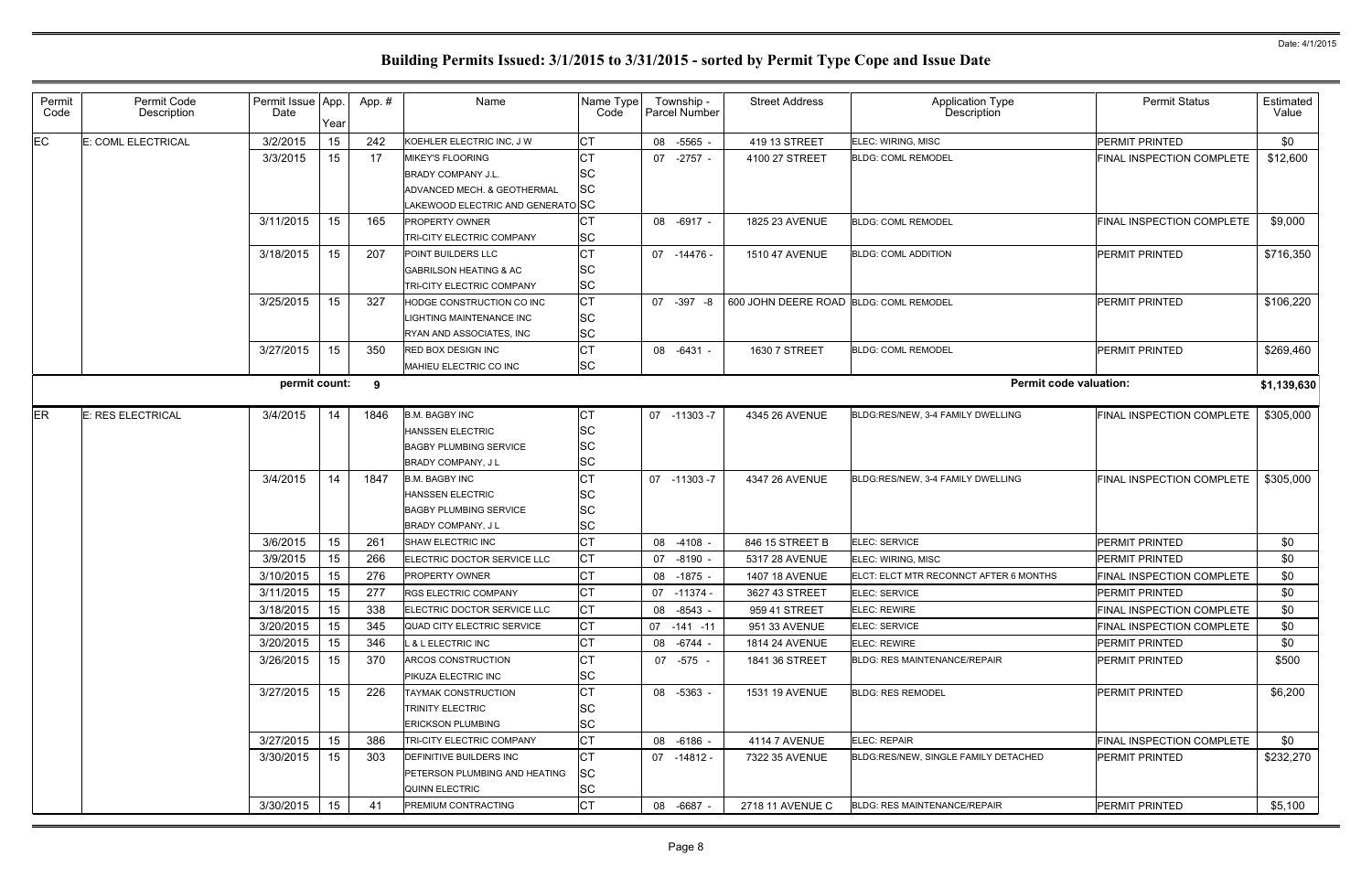| Permit<br>Code | Permit Code<br>Description | Permit Issue App<br>Date | Year | App. # | Name                                                                                                                   | Name Type<br>Code                                | Township -<br>Parcel Number | <b>Street Address</b> | <b>Application Type</b><br>Description              | <b>Permit Status</b>  | Estimated<br>Value |
|----------------|----------------------------|--------------------------|------|--------|------------------------------------------------------------------------------------------------------------------------|--------------------------------------------------|-----------------------------|-----------------------|-----------------------------------------------------|-----------------------|--------------------|
| ER             | E: RES ELECTRICAL          | 3/30/2015                | 15   | 41     | & L ELECTRIC INC                                                                                                       | <b>SC</b>                                        | 08 -6687 -                  | 2718 11 AVENUE C      | <b>BLDG: RES MAINTENANCE/REPAIR</b>                 | <b>PERMIT PRINTED</b> | \$5,100            |
|                |                            | permit count:            |      | 14     |                                                                                                                        |                                                  |                             |                       | <b>Permit code valuation:</b>                       |                       | \$854,070          |
| MC             | M: COML MECHANICAL         | 3/4/2015                 | 15   | 207    | <b>POINT BUILDERS LLC</b><br><b>GABRILSON HEATING &amp; AC</b><br><b>TRI-CITY ELECTRIC COMPANY</b>                     | CТ<br><b>SC</b><br><b>SC</b>                     | 07 -14476 -                 | <b>1510 47 AVENUE</b> | <b>BLDG: COML ADDITION</b>                          | <b>PERMIT PRINTED</b> | \$716,350          |
|                |                            | 3/9/2015                 | 15   | 269    | <b>PRECISION AIR HTG &amp; AC INC</b>                                                                                  | <b>CT</b>                                        | 07 -13031 -                 | 3820 26 AVENUE        | <b>HTG: BOILER/FURNACE. REPLACE</b>                 | PERMIT PRINTED        | \$0                |
|                |                            | 3/9/2015                 | 15   | 270    | ADVANCED MECH. & GEOTHERMAL                                                                                            | СT                                               | $-275$<br>07                | 3508 70 STREET        | HTG: FURNACE/AC, REPLACE                            | <b>PERMIT PRINTED</b> | \$0                |
|                |                            | 3/12/2015                | 15   | 122    | HORIZON RETAIL CONSTRUCTION<br><b>EWERT PLUMBING</b><br><b>ROCK RIVER ELECTRIC, INC.</b><br>PRECISION AIR HTG & AC INC | <b>CT</b><br><b>SC</b><br><b>SC</b><br><b>SC</b> | 07 -347 -1                  | 4500 16 STREET        | <b>BLDG: COML REMODEL</b>                           | <b>PERMIT PRINTED</b> | \$190,000          |
|                |                            | 3/20/2015                | 15   | 349    | <b>HEATCO SERVICE COMPANY</b>                                                                                          | СT                                               | -6705 -A<br>08              | 1634 23 AVENUE        | HTG: BOILER/FURNACE, REPLACE                        | PERMIT PRINTED        | \$0                |
|                |                            | 3/27/2015                | 15   | 329    | <b>EMERY CONSTRUCTION</b><br>MIDWEST CLIMATE SOLUTIONS                                                                 | <b>CT</b><br><b>SC</b>                           | $-13023$<br>07              | 2100 52 AVENUE        | <b>BLDG: COML ADDITION</b>                          | <b>PERMIT PRINTED</b> | \$91,520           |
|                |                            | permit count:            |      | - 6    |                                                                                                                        |                                                  |                             |                       | <b>Permit code valuation:</b>                       |                       | \$997,870          |
| MEZC           | M: EZ/COML, MECHANICAL     | 3/4/2015                 | 15   | 248    | NORTHWEST MECHANICAL INC                                                                                               | <b>CT</b>                                        | 08 -9465 -                  | 1 KONE COURT          | HTG: OTHER, INSTALL/REPLACE                         | <b>PERMIT PRINTED</b> | \$0                |
|                |                            | permit count:            |      |        |                                                                                                                        |                                                  |                             |                       | <b>Permit code valuation:</b>                       |                       | \$0                |
| <b>MR</b>      | M: RES MECHANICAL          | 3/4/2015                 | 15   | 244    | <b>FAMILY HEATING &amp; COOLING</b>                                                                                    | <b>CT</b>                                        | 07 -13032 -6                | 3864 26 AVENUE        | <b>HTG: BOILER/FURNACE. REPLACE</b>                 | <b>PERMIT PRINTED</b> | \$0                |
|                |                            | 3/4/2015                 | 15   | 245    | <b>FAMILY HEATING &amp; COOLING</b>                                                                                    | <b>CT</b>                                        | -8469<br>08                 | 1868 18 AVENUE        | HTG: BOILER/FURNACE, REPLACE                        | PERMIT PRINTED        | \$0                |
|                |                            | 3/5/2015                 | 15   | 254    | NORTHWEST MECHANICAL INC                                                                                               | <b>CT</b>                                        | -3479<br>08                 | 2525 13 STREET        | HTG: BOILER/FURNACE, REPLACE                        | <b>PERMIT PRINTED</b> | \$0                |
|                |                            | 3/5/2015                 | 15   | 256    | A1 MORRIS HEATING AND COOLING                                                                                          | CТ                                               | $-6699 - 60$<br>08          | 539 29 AVENUE         | HTG: BOILER/FURNACE, REPLACE                        | <b>PERMIT PRINTED</b> | \$0                |
|                |                            | 3/11/2015                | 15   | 290    | <b>FIERS PLUMBING &amp; HEATING</b>                                                                                    | СT                                               | 07<br>$-13030 - 2$          | 3814 26 AVENUE        | HTG: BOILER/FURNACE, REPLACE                        | PERMIT PRINTED        | \$0                |
|                |                            | 3/11/2015                | 15   | 291    | <b>FIERS PLUMBING &amp; HEATING</b>                                                                                    | СT                                               | $-13030 - 3$<br>07          | 3816 26 AVENUE        | HTG: BOILER/FURNACE, REPLACE                        | PERMIT PRINTED        | \$0                |
|                |                            | 3/11/2015                | 15   | 294    | KALE HEATING & AC                                                                                                      | CТ                                               | $-13496$<br>07              | 4280 22 AVENUE        | HTG: BOILER/FURNACE, REPLACE                        | PERMIT PRINTED        | \$0                |
|                |                            | 3/11/2015                | 15   | 293    | KALE HEATING & AC                                                                                                      |                                                  | 07<br>-7280                 | 1111 48 STREET        | HTG: BOILER/FURNACE, REPLACE                        | <b>PERMIT PRINTED</b> | \$0                |
|                |                            | 3/11/2015                | 15   | 295    | KALE HEATING & AC                                                                                                      | СT                                               | 07 -7502 -                  | 2714 13 AVENUE        | HTG: FURNACE/AC, REPLACE                            | PERMIT PRINTED        | \$0                |
|                |                            | 3/11/2015                | 15   | 292    | KLAUER HEATING & AC LTD                                                                                                | СT                                               | 08 -6248 -                  | 443 45 STREET         | HTG: FURNACE/AC, REPLACE                            | PERMIT PRINTED        | \$0                |
|                |                            | 3/16/2015                | 15   | 308    | <b>GABRILSON HEATING &amp; AC</b>                                                                                      | СT                                               | 07 -13032 -11               | 3872 26 AVENUE        | HTG: BOILER/FURNACE, REPLACE                        | <b>PERMIT PRINTED</b> | \$0                |
|                |                            | 3/16/2015                | 15   | 312    | <b>FREED HEATING &amp; AC</b>                                                                                          | CТ                                               | 08 -7775 -                  | 530 25 AVENUE         | HTG: FURNACE/AC, REPLACE                            | PERMIT PRINTED        | \$0                |
|                |                            | 3/16/2015                | 15   | 320    | BRADY COMPANY, J L                                                                                                     | СT                                               | 08 -7972 -                  | 2018 15 STREET        | HTG: OTHER, INSTALL/REPLACE                         | <b>PERMIT PRINTED</b> | \$0                |
|                |                            | 3/20/2015                | 15   | 348    | <b>HEATCO SERVICE COMPANY</b>                                                                                          | CТ                                               | 08 -906 -A                  | 147 6 AVENUE          | <b>HTG: CHIMNEY. INSTALL</b>                        | PERMIT PRINTED        | \$0                |
|                |                            | 3/24/2015                | 15   | 357    | <b>FREED HEATING &amp; AC</b>                                                                                          | СT                                               | 07 -11822 -                 | 3620 32 AVENUE        | HTG: BOILER/FURNACE, REPLACE                        | PERMIT PRINTED        | \$0                |
|                |                            | 3/24/2015                | 15   | 359    | FREED HEATING & AC                                                                                                     | СT                                               | 07 -6329                    |                       | 2466 31 STREET COURT HTG: FURNACE/AC, REPLACE       | PERMIT PRINTED        | \$0                |
|                |                            | 3/24/2015                | 15   | 361    | <b>FREED HEATING &amp; AC</b>                                                                                          | СT                                               | $-8547$<br>07               |                       | 1825 40 STREET COURT HTG: AIR CONDITIONING, REPLACE | PERMIT PRINTED        | \$0                |
|                |                            | 3/24/2015                | 15   | 358    | <b>FREED HEATING &amp; AC</b>                                                                                          | CТ                                               | 08 -3778 -1                 | 2929 11 AVENUE        | HTG: FURNACE/AC, REPLACE                            | <b>PERMIT PRINTED</b> | \$0                |
|                |                            | 3/24/2015                | 15   | 360    | <b>FREED HEATING &amp; AC</b>                                                                                          | СT                                               | 08 -6643 -                  | 2927 11 AVENUE A      | HTG: FURNACE/AC, REPLACE                            | PERMIT PRINTED        | \$0                |
|                |                            | 3/26/2015                | 15   | 377    | <b>GABRILSON HEATING &amp; AC</b>                                                                                      | СT                                               | 07 -13529                   | 3309 32 STREET        | HTG: FURNACE/AC, REPLACE                            | PERMIT PRINTED        | \$0                |
|                |                            | 3/30/2015                | 15   | 389    | BRADY COMPANY, J L                                                                                                     | <b>CT</b>                                        | 07 -10682 -                 | 4811 49 AVENUE        | HTG: BOILER/FURNACE, REPLACE                        | <b>PERMIT PRINTED</b> | \$0                |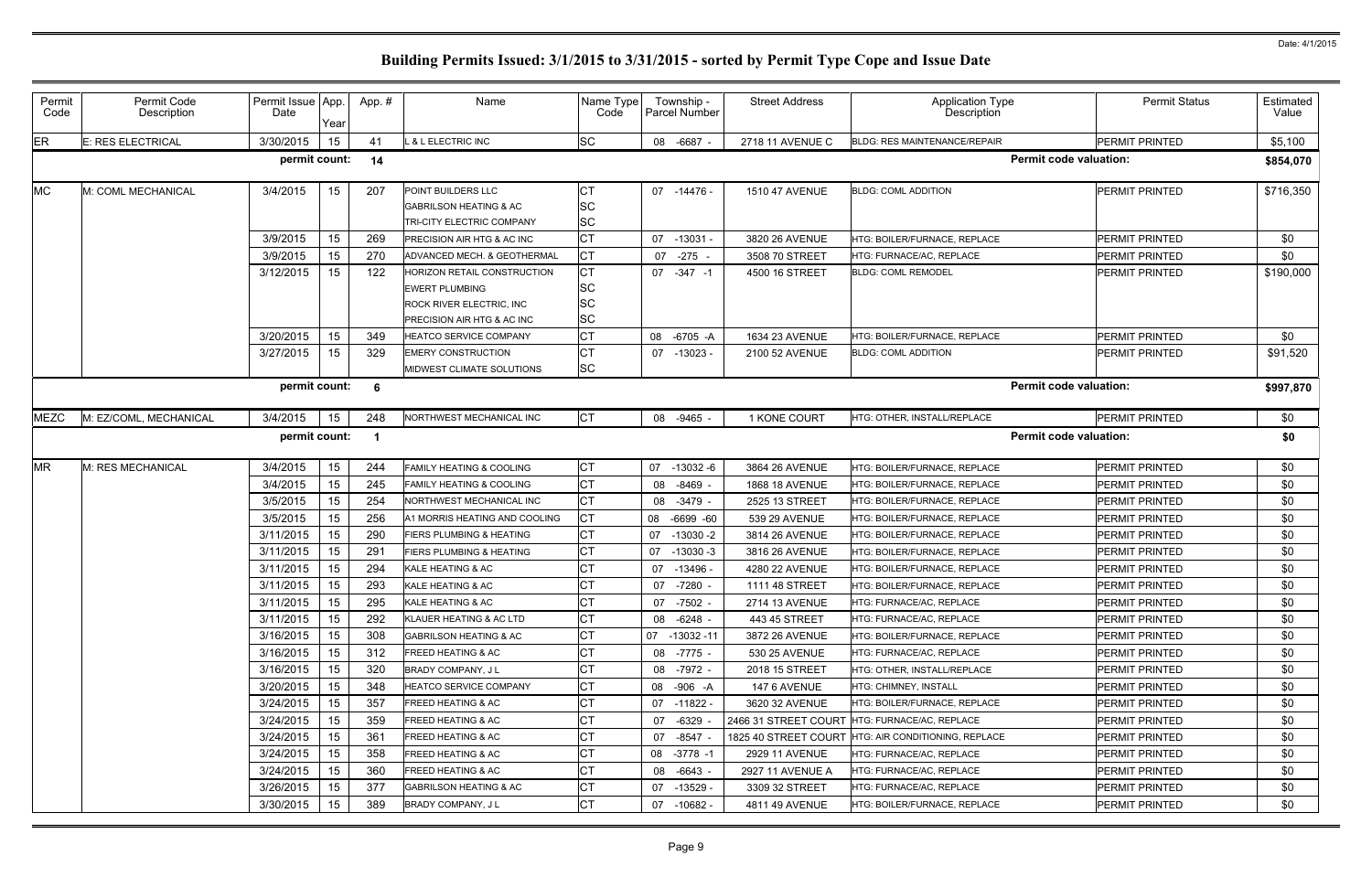| Permit<br>Code   | Permit Code<br>Description   | Permit Issue App.<br>Date | Year | App.#                   | Name                                                               | Name Type<br>Code | Township -<br>Parcel Number | <b>Street Address</b>                  | <b>Application Type</b><br>Description | <b>Permit Status</b>  | Estimated<br>Value |
|------------------|------------------------------|---------------------------|------|-------------------------|--------------------------------------------------------------------|-------------------|-----------------------------|----------------------------------------|----------------------------------------|-----------------------|--------------------|
| <b>MR</b>        | M: RES MECHANICAL            | 3/30/2015                 | 15   | 396                     | <b>BRADY COMPANY, JL</b>                                           | <b>CT</b>         | 07 -1458 -                  | 3201 25 AVENUE                         | HTG: AIR CONDITIONING, REPLACE         | <b>PERMIT PRINTED</b> | \$0                |
|                  |                              | 3/30/2015                 | 15   | 394                     | BRADY COMPANY, J L                                                 | СT                | 08 -183 -13                 | 2508 1 STREET COURT                    | HTG: FURNACE/AC, REPLACE               | PERMIT PRINTED        | \$0                |
|                  |                              | permit count:             |      | 23                      |                                                                    |                   |                             |                                        | <b>Permit code valuation:</b>          |                       | \$0                |
| PC               | P: COML PLUMBING             | 3/4/2015                  | 15   | 181                     | <b>PROPERTY OWNER</b>                                              | СT                | 08 -7560 -                  | 2139 16 STREET                         | <b>BLDG: COML REMODEL</b>              | PERMIT PRINTED        | \$54,900           |
|                  |                              |                           |      |                         | THREE SAINTS PLUMBING                                              | SC                |                             |                                        |                                        |                       |                    |
|                  |                              | 3/5/2015                  | 15   | 253                     | PETERSON PLUMBING AND HEATING                                      | СT                | 07<br>$-42 - 3$             | 5200 23 AVENUE                         | <b>PLBG: SEWER REPAIR</b>              | PERMIT PRINTED        | \$0                |
|                  |                              | 3/5/2015                  | 15   | 255                     | A+ PLUMBING                                                        | СT                | $-861 -$<br>08              | 137 4 AVENUE                           | PLBG: INSTALLATION, COMMERCIAL         | PERMIT PRINTED        | \$0                |
|                  |                              | 3/9/2015                  | 15   | 267                     | PETERSON MIKE PLUMBING                                             | СT                | 08<br>$-5565$               | 415 13 STREET                          | PLBG: INSTALLATION, COMMERCIAL         | PERMIT PRINTED        | \$0                |
|                  |                              | 3/9/2015                  | 15   | 268                     | PETERSON MIKE PLUMBING                                             | СT                | 08<br>$-5565$               | 417 13 STREET                          | PLBG: INSTALLATION, COMMERCIAL         | PERMIT PRINTED        | \$0                |
|                  |                              | 3/10/2015                 | 15   | 275                     | PETERSON PLUMBING AND HEATING                                      | СT                | 07<br>$-42 - 3$             | 5200 23 AVENUE                         | PLBG: INSTALLATION, COMMERCIAL         | PERMIT PRINTED        | \$0                |
|                  |                              | 3/16/2015                 | 15   | 309                     | HOMETOWN PLUMBING AND HEATING                                      | IСТ               | 07 -13020 -                 | 2601 52 AVENUE                         | <b>PLBG: SEWER REPAIR</b>              | PERMIT PRINTED        | \$0                |
|                  |                              | 3/19/2015                 | 15   | 343                     | RYAN AND ASSOCIATES, INC                                           | СT                | $-12705 -$<br>07            | 2122 53 STREET                         | PLBG: SEWER REPAIR                     | PERMIT PRINTED        | \$0                |
|                  |                              | 3/20/2015                 | 15   | 347                     | JACKSON M.L. QUALITY PLUMBING                                      | СT                | $-12699 -$<br>07            | 4100 12 AVENUE                         | PLBG: INSTALLATION, COMMERCIAL         | PERMIT PRINTED        | \$0                |
|                  |                              | 3/31/2015                 | 15   | 327                     | HODGE CONSTRUCTION CO INC                                          | СT                | $-397 - 8$<br>07            | 600 JOHN DEERE ROAD BLDG: COML REMODEL |                                        | PERMIT PRINTED        | \$106,220          |
|                  |                              |                           |      |                         | LIGHTING MAINTENANCE INC                                           | <b>SC</b>         |                             |                                        |                                        |                       |                    |
|                  |                              |                           |      |                         | RYAN AND ASSOCIATES, INC                                           | <b>SC</b>         |                             |                                        |                                        |                       |                    |
|                  |                              | permit count:             |      | 10                      |                                                                    |                   |                             |                                        | <b>Permit code valuation:</b>          |                       | \$161,120          |
| PCM <sub>6</sub> | P: COML GAS MTR RECONCT (6 M | 3/16/2015                 | 15   | 318                     | ADVANCED MECH. & GEOTHERMAL                                        | <b>CT</b>         | 07 -275 -                   | 3508 70 STREET                         | HTG: GAS MTR RECONNECT AFTER 6 MONTHS  | <b>PERMIT PRINTED</b> | \$0                |
|                  |                              | permit count:             |      |                         |                                                                    |                   |                             |                                        | <b>Permit code valuation:</b>          |                       | \$0                |
| PCR <sub>6</sub> | P: RES GAS MTR RECONCT (6 MC | 3/16/2015                 | 15   | 307                     | HOMETOWN PLUMBING AND HEATING                                      | <b>ICT</b>        | 08<br>-1875 -               | 1407 18 AVENUE                         | PLBG: GAS MTR RECONNECT AFTER 6 MONTHS | <b>PERMIT PRINTED</b> | \$0                |
|                  |                              | 3/27/2015                 | 15   | 383                     | <b>BAGBY PLUMBING SERVICE</b>                                      | <b>CT</b>         | 07<br>$-1581$               | 1836 31 STREET                         | PLBG: GAS MTR RECONNECT AFTER 6 MONTHS | PERMIT PRINTED        | \$0                |
|                  |                              | permit count:             |      | $\overline{\mathbf{2}}$ |                                                                    |                   |                             |                                        | <b>Permit code valuation:</b>          |                       | \$0                |
| <b>PCWH</b>      | P: COML WATER HEATER         | 3/30/2015                 | 15   | 391                     | PETERSON MIKE PLUMBING                                             | СT                | 08<br>-5565 -               | 415 13 STREET                          | <b>PLBG: WATER HEATER</b>              | PERMIT PRINTED        | \$0                |
|                  |                              | 3/30/2015                 | 15   | 390                     | PETERSON MIKE PLUMBING                                             | <b>CT</b>         | 08 -5565                    | 417 13 STREET                          | <b>PLBG: WATER HEATER</b>              | PERMIT PRINTED        | \$0                |
|                  |                              | permit count:             |      | $\overline{\mathbf{2}}$ |                                                                    |                   |                             |                                        | <b>Permit code valuation:</b>          |                       | \$0                |
| <b>PCWS</b>      | P: CITY WATER/SEWER          | 3/16/2015                 | 15   | 311                     | <b>BLONDELL PLUMBING SERVICES</b>                                  | <b>CT</b>         | 08 -5639 -                  | 2901 16 STREET                         | PLBG: SEWER REPAIR                     | PERMIT PRINTED        | \$0                |
|                  |                              | permit count:             |      | $\overline{\mathbf{1}}$ |                                                                    |                   |                             |                                        | <b>Permit code valuation:</b>          |                       | \$0                |
| PDR              | P: RES DISCONNECT SWR/WTR S  | 3/26/2015                 | 15   | 378                     | <b>BLONDELL PLUMBING SERVICES</b><br>COOPMAN TRUCKING & EXCAVATING | СT<br><b>SC</b>   | 08 -5602 -                  | 1316 14 AVENUE                         | PLBG: DISCONNECT WATER & SEWER SERVICE | PERMIT PRINTED        | \$0                |
|                  |                              | permit count:             |      | $\overline{\mathbf{1}}$ |                                                                    |                   |                             |                                        | <b>Permit code valuation:</b>          |                       | \$0                |
| <b>PGAS</b>      | P: COML GAS PIPING           | 3/16/2015                 | 15   | 317                     | <b>BRADY COMPANY J.L</b>                                           | <b>CT</b>         | 07 -14996 -                 | 5301 44 AVENUE DRIVE PLBG: GAS PIPING  |                                        | PERMIT PRINTED        | \$0                |
|                  |                              | permit count:             |      |                         |                                                                    |                   |                             |                                        | <b>Permit code valuation:</b>          |                       | \$0                |
| <b>PGR</b>       | P: RES GAS PIPING            | 3/4/2015                  | 15   | 246                     | <b>CRAWFORD COMPANY</b>                                            | <b>CT</b>         | 08 -4108 -                  | 846 15 STREET B                        | PLBG: GAS PIPING                       | PERMIT PRINTED        | \$0                |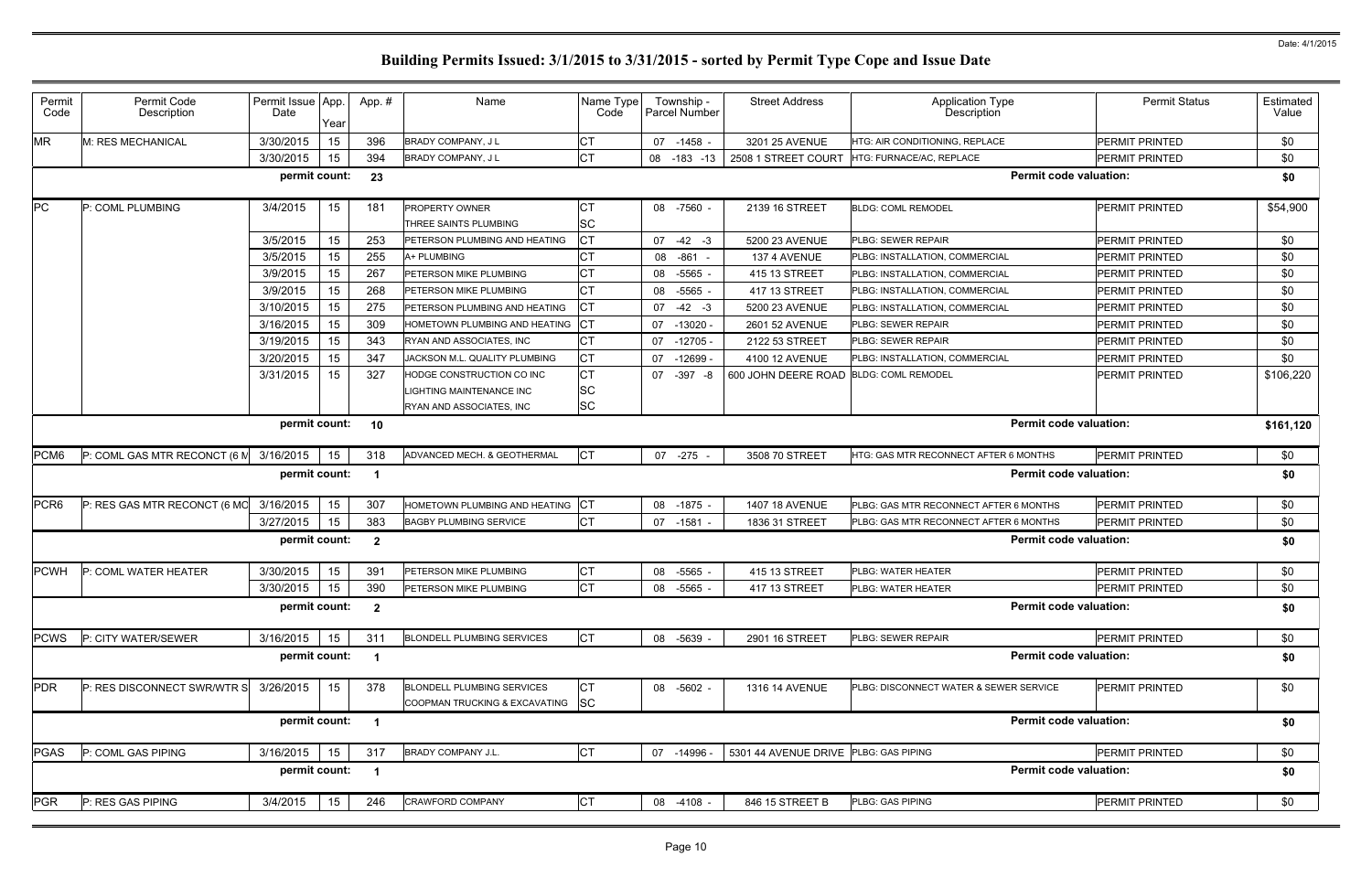| Permit<br>Code | Permit Code<br>Description | Permit Issue App.<br>Date | Year | App.#                   | Name                                                                                     | Name Type<br>Code     | Township -<br><b>Parcel Number</b> | <b>Street Address</b> | Application Type<br>Description        | <b>Permit Status</b>          | Estimated<br>Value |
|----------------|----------------------------|---------------------------|------|-------------------------|------------------------------------------------------------------------------------------|-----------------------|------------------------------------|-----------------------|----------------------------------------|-------------------------------|--------------------|
|                |                            | permit count:             |      |                         |                                                                                          |                       |                                    |                       |                                        | <b>Permit code valuation:</b> | \$0                |
| <b>PPSC</b>    | P: SEWER CLEANING          | 3/4/2015                  | 15   | 250                     | ROTO-ROOTER SEWER CLEANING<br>ROTO-ROOTER SEWER CLEANING                                 | СT<br>СT              | 08 -999999-                        | 1 SEWER STREET        | <b>PLBG: SEWER CLEANING</b>            | <b>PERMIT PRINTED</b>         | \$0                |
|                |                            | permit count:             |      | $\overline{\mathbf{1}}$ |                                                                                          |                       |                                    |                       |                                        | <b>Permit code valuation:</b> | \$0                |
| <b>PR</b>      | P: RES PLUMBING            | 3/4/2015                  | 15   | 249                     | <b>CJ NOW</b>                                                                            | СT                    | 08 -3664 -                         | 1208 17 STREET        | PLBG: SEWER REPAIR                     | <b>PERMIT PRINTED</b>         | \$0                |
|                |                            | 3/4/2015                  | 15   | 247                     | HOMETOWN PLUMBING AND HEATING                                                            | IСТ                   | 08 -5148 -                         | 1715 13 STREET        | <b>PLBG: SEWER REPAIR</b>              | <b>PERMIT PRINTED</b>         | \$0                |
|                |                            | 3/4/2015                  | 15   | 243                     | PETERSON PLUMBING AND HEATING                                                            | СT                    | 08 -6082 -                         | 3220 15 STREET C      | PLBG: INSTALLATION, RESIDENTIAL        | FINAL INSPECTION COMPLETE     | \$0                |
|                |                            | 3/5/2015                  | 15   | 257                     | A+ PLUMBING                                                                              | СT                    | 08 -5241 -1                        | 346 13 AVENUE         | <b>PLBG: WATER SERVICE REPLACEMENT</b> | FINAL INSPECTION COMPLETE     | \$0                |
|                |                            | 3/12/2015                 | 15   | 302                     | <b>PROPERTY OWNER</b>                                                                    | СT                    | 08 -6116 -                         | 1580 33 AVENUE        | PLBG: INSTALLATION, RESIDENTIAL        | <b>PERMIT PRINTED</b>         | \$0                |
|                |                            | 3/16/2015                 | 15   | 315                     | PETERSON PLUMBING AND HEATING                                                            | СT                    | 07 -1010 -                         | 1823 31 STREET        | PLBG: INSTALLATION, RESIDENTIAL        | <b>PERMIT PRINTED</b>         | \$0                |
|                |                            | 3/16/2015                 | 15   | 303                     | <b>DEFINITIVE BUILDERS INC</b><br>PETERSON PLUMBING AND HEATING<br><b>QUINN ELECTRIC</b> | CТ<br><b>SC</b><br>SC | 07 -14812 -                        | 7322 35 AVENUE        | BLDG:RES/NEW, SINGLE FAMILY DETACHED   | <b>PERMIT PRINTED</b>         | \$232,270          |
|                |                            | 3/19/2015                 | 15   | 342                     | RIVER BEND PLUMBING SERVICES L                                                           | <b>CT</b>             | 07 -12927 -                        | 3422 14 STREET A      | PLBG: SEWER REPAIR                     | <b>PERMIT PRINTED</b>         | \$0                |
|                |                            | 3/24/2015                 | 15   | 362                     | PETERSON PLUMBING AND HEATING                                                            | СT                    | 08 -2918 -1                        | 515 25 STREET         | <b>PLBG: SEWER REPAIR</b>              | PERMIT PRINTED                | \$0                |
|                |                            | 3/24/2015                 | 15   | 356                     | <b>CJ NOW</b>                                                                            | СT                    | $-3913 -$<br>08                    | 1414 18 STREET        | PLBG: WATER SERVICE REPLACEMENT        | PERMIT PRINTED                | \$0                |
|                |                            | 3/24/2015                 | 15   | 363                     | HOMETOWN PLUMBING AND HEATING                                                            | <b>CT</b>             | 08 -4143 -                         | 2024 13 STREET        | PLBG: INSTALLATION, RESIDENTIAL        | <b>PERMIT PRINTED</b>         | \$0                |
|                |                            | 3/27/2015                 | 15   | 384                     | A+ PLUMBING                                                                              | СT                    | 08 -638 -28                        | 708 20 AVENUE         | PLBG: INSTALLATION, RESIDENTIAL        | <b>PERMIT PRINTED</b>         | \$0                |
|                |                            | 3/30/2015                 | 15   | 382                     | MOSLEY CONSTRUCTION, BRENT<br><b>ROPP PLUMBING INC</b>                                   | СT<br>SC              | 07 -14933                          | 1204 53 STREET DRIVE  | <b>BLDG: RES REMODEL</b>               | <b>PERMIT PRINTED</b>         | \$100,000          |
|                |                            | 3/30/2015                 | 15   | 393                     | <b>BAGBY PLUMBING SERVICE</b>                                                            | СT                    | 08 -2181 -                         | 438 40 STREET         | PLBG: INSTALLATION, RESIDENTIAL        | <b>PERMIT PRINTED</b>         | \$0                |
|                |                            | 3/30/2015                 | 15   | 226                     | <b>TAYMAK CONSTRUCTION</b><br>TRINITY ELECTRIC<br><b>ERICKSON PLUMBING</b>               | СT<br>SC<br>SC        | 08 -5363 -                         | <b>1531 19 AVENUE</b> | <b>BLDG: RES REMODEL</b>               | <b>PERMIT PRINTED</b>         | \$6,200            |
|                |                            | 3/30/2015                 | 15   | 392                     | <b>BAGBY PLUMBING SERVICE</b>                                                            | СT                    | 08<br>-7777 -                      | 520 25 AVENUE         | PLBG: INSTALLATION, RESIDENTIAL        | PERMIT PRINTED                | \$0                |
|                |                            | 3/31/2015                 | 15   | 399                     | <b>CJ NOW</b>                                                                            | <b>CT</b>             | 08 -1006                           | 619 5 AVENUE          | <b>PLBG: SEWER SERVICE REPLACEMENT</b> | <b>PERMIT PRINTED</b>         | \$0                |
|                |                            | 3/31/2015                 | 15   | 400                     | HOMETOWN PLUMBING AND HEATING                                                            | IСТ                   | 08 - 3774 - A                      | 3021 11 AVENUE        | PLBG: WATER SERVICE REPLACEMENT        | PERMIT PRINTED                | \$0                |
|                |                            | 3/31/2015                 | 15   | 401                     | <b>EWERT PLUMBING</b>                                                                    | <b>CT</b>             | 08 -477 -3                         | 4708 8 AVENUE         | PLBG: IRRIGATION                       | <b>PERMIT PRINTED</b>         | \$0                |
|                |                            | permit count:             |      | 19                      |                                                                                          |                       |                                    |                       |                                        | <b>Permit code valuation:</b> | \$338,470          |
| <b>PRWH</b>    | P: RES WATER HEATER        | 3/11/2015                 | 15   | 296                     | ALL ACTION PLUMBING                                                                      | СT                    | 07 -10000 -                        | 4216 35 AVENUE        | PLBG: WATER HEATER                     | <b>PERMIT PRINTED</b>         | \$0                |
|                |                            | 3/16/2015                 | 15   | 306                     | PROPERTY OWNER                                                                           | СT                    | 07 -13158 -                        | 4115 17 AVENUE        | <b>PLBG: WATER HEATER</b>              | PERMIT PRINTED                | \$0                |
|                |                            | 3/16/2015                 | 15   | 313                     | PETERSON PLUMBING AND HEATING                                                            | СT                    | 07 -8714 -1                        | 3009 47 STREET        | <b>PLBG: WATER HEATER</b>              | <b>PERMIT PRINTED</b>         | \$0                |
|                |                            | 3/16/2015                 | 15   | 314                     | PETERSON PLUMBING AND HEATING                                                            | СT                    | 08 -477 -A                         | 4717 8 AVENUE         | <b>PLBG: WATER HEATER</b>              | <b>PERMIT PRINTED</b>         | \$0                |
|                |                            | 3/16/2015                 | 15   | 310                     | <b>BLONDELL PLUMBING SERVICES</b>                                                        | СT                    | 08 -9001                           | 106 24 AVENUE COURT   | PLBG: WATER HEATER                     | PERMIT PRINTED                | \$0                |
|                |                            | 3/26/2015                 | 15   | 376                     | WATSON PLUMBING AND MECHANICAL                                                           | <b>CT</b>             | 07 -6273 -                         | 2406 47 STREET        | PLBG: WATER HEATER                     | PERMIT PRINTED                | \$0                |
|                |                            | 3/30/2015                 | 15   | 395                     | ALL ACTION PLUMBING                                                                      | <b>CT</b>             | 08 -8706 -                         | <b>4602 8 AVENUE</b>  | PLBG: WATER HEATER                     | PERMIT PRINTED                | \$0                |
|                |                            | permit count:             |      | $\overline{7}$          |                                                                                          |                       |                                    |                       |                                        | <b>Permit code valuation:</b> | \$0                |